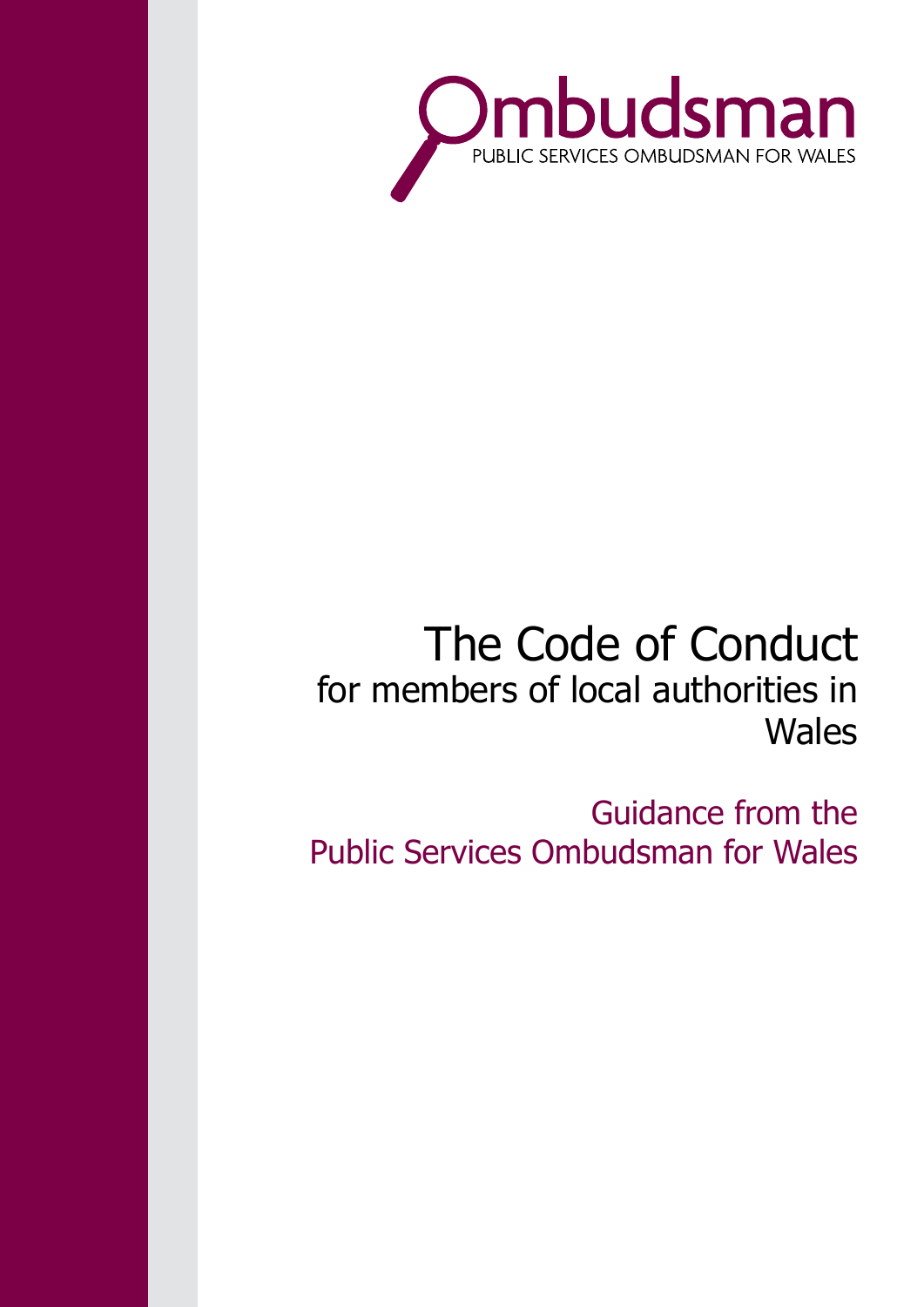## **Preface**

This revised guide from me as Public Services Ombudsman for Wales provides an overview of the Model Code of Conduct ("the Code)" introduced in 2008 (as amended on 1 April 2016). It is intended to help you as a member to understand your obligations under the Code. The Code applies to all members and co-opted members of local authorities, community councils, fire and rescue authorities and national park authorities in Wales. As a member, you are required to sign up to it as part of your declaration of acceptance of office. The Code does not apply to the actions of authorities as a whole, or to the conduct of their officers and employees. There is a separate code of conduct applying to officers of local authorities in Wales.

This is a separate version of my second guidance as Public Services Ombudsman for Wales aimed at community and town councillors (referred to throughout this guidance as community councillors). The guidance differs in many parts from my guidance to county councillors as it recognises the different role that community councillors undertake.

The following pages aim to provide you with a general understanding of the Code and its requirements. Section 1 provides an introduction, while Section 2 outlines your obligations under the Code, referencing specific paragraphs for further information. Sections 3 and 4 deal with general issues surrounding interests, and aim to clarify a number of provisions which you will find in Parts 3 & 4 of the Code. You can obtain a copy of the Code by contacting your Clerk.

The guide is intended to help you to understand the Code and how it applies, but it cannot hope to cover every conceivable circumstance. Ultimately, it is your responsibility to take specific advice from your Clerk or Monitoring Officer and to make a decision as to the most suitable course of action.

I have used examples throughout the report to help to bring the guidance to life. These examples are drawn from actual cases considered by my office and also include decisions reached by local standards committees and the Adjudication Panel for Wales. Some of these decisions may have been taken by my predecessor, but throughout, for ease of reference, I will refer to them as my own decisions. Further examples of recent cases will be published quarterly in "The Code of Conduct Casebook" which is on my website at [www.ombudsman](http://www.ombudsman-wales.org.uk)[wales.org.uk](http://www.ombudsman-wales.org.uk)

As a member you will be offered training on the Code whether by your Clerk, a Monitoring Officer or from a representative body. I expect all members to take advantage of such training, including refresher courses, to ensure that they are fully aware of the provisions of the Code and the standards expected of them in public life. I would urge members to avail themselves of any local arrangements that may be in place for dealing with complaints about their fellow members.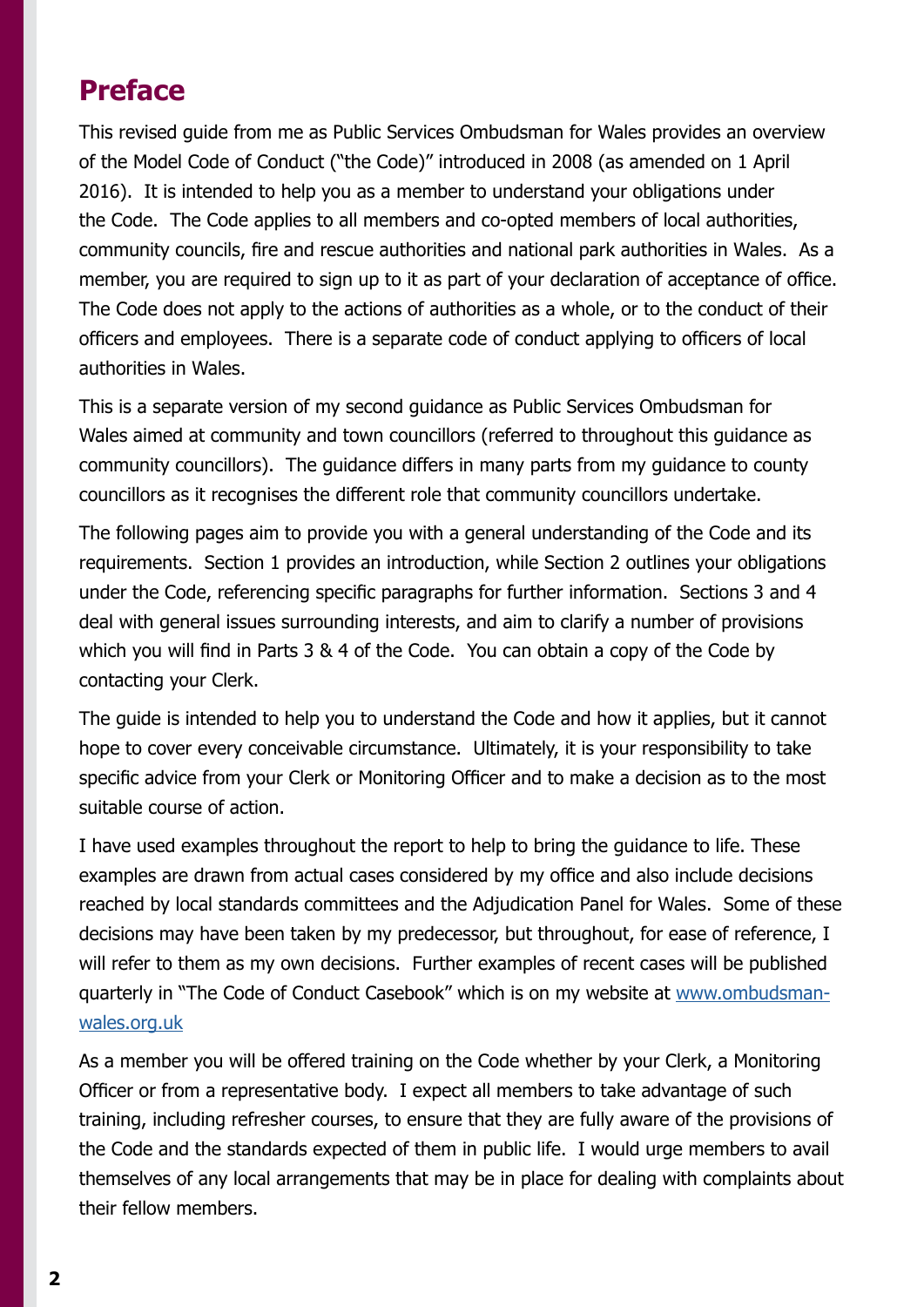I continue to be concerned about the number of low level complaints that are being received. Whilst these complaints appear to have been generated by a small number of members, in these challenging times of public austerity, it is increasingly important to ensure the effective use of my office's resources and that any investigation undertaken is proportionate and required in the wider public interest.

We should continue to work collaboratively to drive up standards and to create a culture where members are respected for their selflessness, objectivity and respectful behaviour. If we do so we can build public confidence in our democratic institutions and promote good governance for the benefit of the people of all of our communities.

Nick Bennett Public Services Ombudsman for Wales

July 2016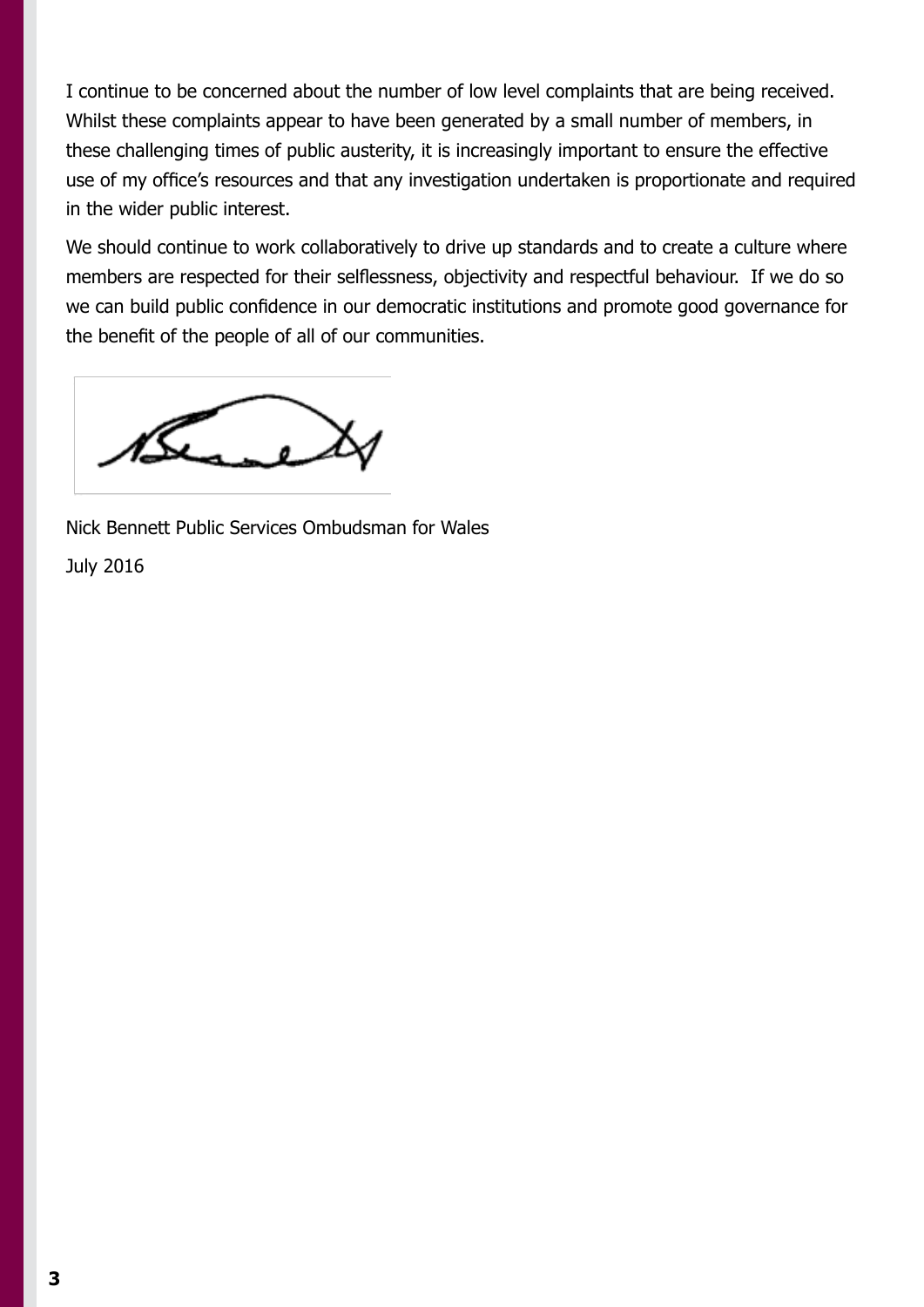This statutory guidance is issued by the Public Services Ombudsman for Wales under Section 68 of the Local Government Act 2000 for elected, co-opted and appointed members of community and town councils in Wales.

Separate guidance is available for elected, co-opted and appointed members of county councils, fire and rescue authorities and national park authorities in Wales.

#### **Acknowledgement**

This guidance draws on the guidance prepared and issued by Standards for England on the former English Code of Conduct. It has been extended and amended to refer to the Welsh Code and to the Welsh context.

I would like to thank the legal services department of Rhondda Cynon Taf County Borough Council for the use of its flowchart on interests. First published April 2010. This edition published July 2016.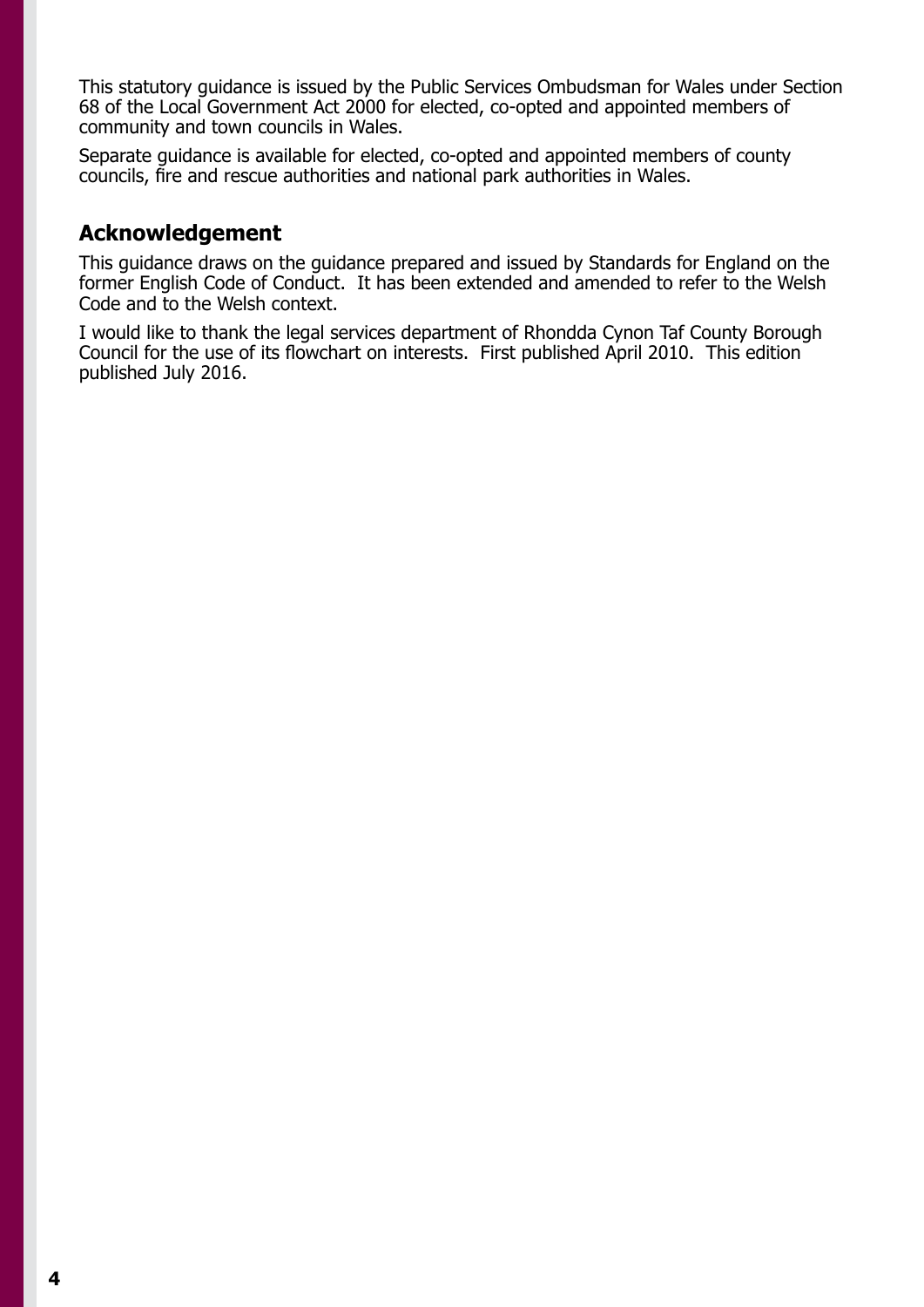| <b>Content</b>                                               | Page |
|--------------------------------------------------------------|------|
| <b>Part 1 - Introduction</b>                                 | 6    |
| • The Principles                                             | 10   |
| • Deciding when the Code applies to you                      | 12   |
| Part 2 – General obligations under the Code of Conduct       | 14   |
| • Equality                                                   | 14   |
| • Treating others with respect and consideration             | 15   |
| • Bullying and harassment                                    | 17   |
| • Compromising the impartiality of officers of the authority | 18   |
| • Disclosing confidential information                        | 19   |
| • Preventing access to information                           | 20   |
| • Disrepute                                                  | 20   |
| • Reporting breaches of the Code                             | 22   |
| • Vexatious complaints                                       | 22   |
| • Co-operating with investigations                           | 23   |
| • Using your position improperly                             | 24   |
| • The authority's resources                                  | 25   |
| • Using resources for proper purposes only                   | 25   |
| • Reaching decisions objectively                             | 26   |
| • Considering advice provided to you and giving reasons      | 26   |
| • Expenses                                                   | 27   |
| • Gifts and hospitality                                      | 27   |
| Part 3 – Personal and prejudicial interests                  | 28   |
| • Personal Interests                                         | 28   |
| • What to do when you have a personal interest               | 29   |
| • Prejudicial Interests                                      | 32   |
| • What to do when you have a prejudicial interest            | 33   |
| • Dispensations                                              | 36   |
| <b>Part 4 – Registration of Interests</b>                    | 37   |
| • Gifts and hospitality                                      | 37   |
| <b>Appendix - Interests Flowchart</b>                        | 39   |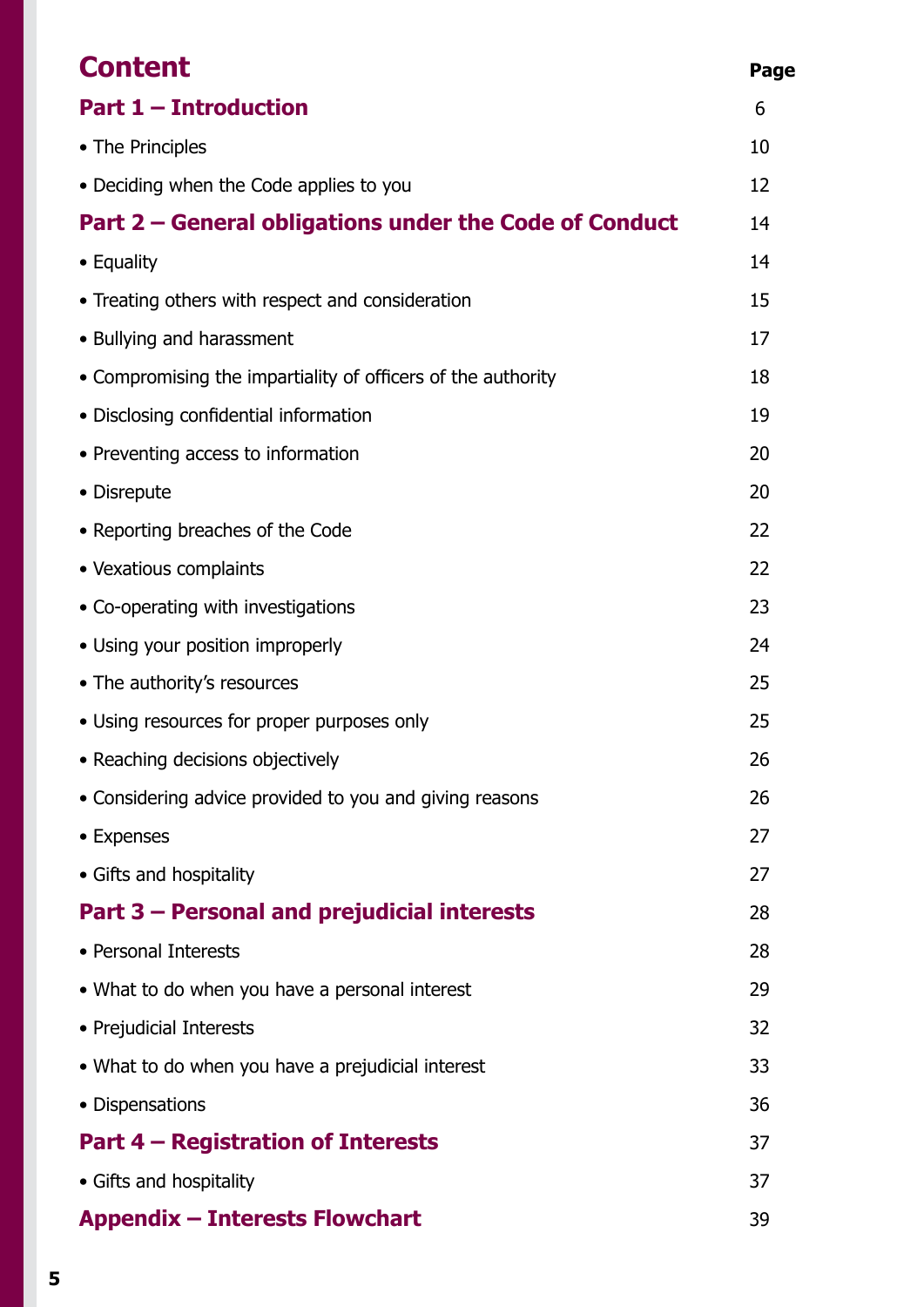## <span id="page-5-0"></span>**1. Introduction**

The Local Government Act 2000 created a new ethical framework for local government in Wales. It created a power for the National Assembly for Wales to issue a model code of conduct to apply to members and co-opted members of all relevant authorities in Wales. This power was transferred to the Welsh Ministers by the Government of Wales Act 2006. In 2008 (as amended on 1 April 2016), Welsh Ministers issued the current Model Code of Conduct which all relevant authorities are required to adopt.

Authorities were required to adopt the Code in its model form in its entirety, but could make additions to the Code, provided these were consistent with the Model. This was intended to give certainty to members and the public as to what standards are expected. It helps to ensure consistency throughout relevant authorities, avoiding confusion for members on more than one authority and for the public.

Standards committees of principal councils are required to assist members and co-opted members of town and community councils in their area to observe the Code, and to arrange for advice and training to be provided. I strongly recommend that all members should attend training and take advice where it is offered.

Whilst community councillors do not act on decision-making bodies such as planning committees you will be called upon to take decisions on the allocation of funding from your precept and to offer guidance, drawing on your valuable local knowledge, to the County Council about the impact of planning applications. It is imperative therefore, that you are fully aware of the Code and its implications for your decision-making and indeed, whether you should be involved in making a decision. In light of this I recommend training on the Code for all councillors as early in their term of office as possible.

As a member, when you sign your declaration of acceptance of office, you are confirming that you will observe the Code. It is your personal responsibility to ensure that you understand your obligations under the Code and act in a way which shows that you are committed to meeting the high standards of conduct that are expected of you as a member. Ultimately, as a member, you are responsible for the decisions you take and can be held to account for them. However, this does not imply that you can take decisions which breach the Code or contrary to advice simply because the decision is yours to take. This guidance explains the constraints you are expected to act within to ensure members of the public can be confident in the way in which authorities in Wales reach their decisions.

It is my role as Public Services Ombudsman for Wales to investigate complaints that members of local authorities in Wales have breached the Code. In determining whether to investigate a complaint or whether to continue an investigation of a breach of the Code I will use a two stage test. At the first stage, I will aim to establish whether there is direct evidence that a breach actually took place. The level of proof that is required is on the balance of probabilities.

If that evidential stage is met, at the second stage I will consider whether an investigation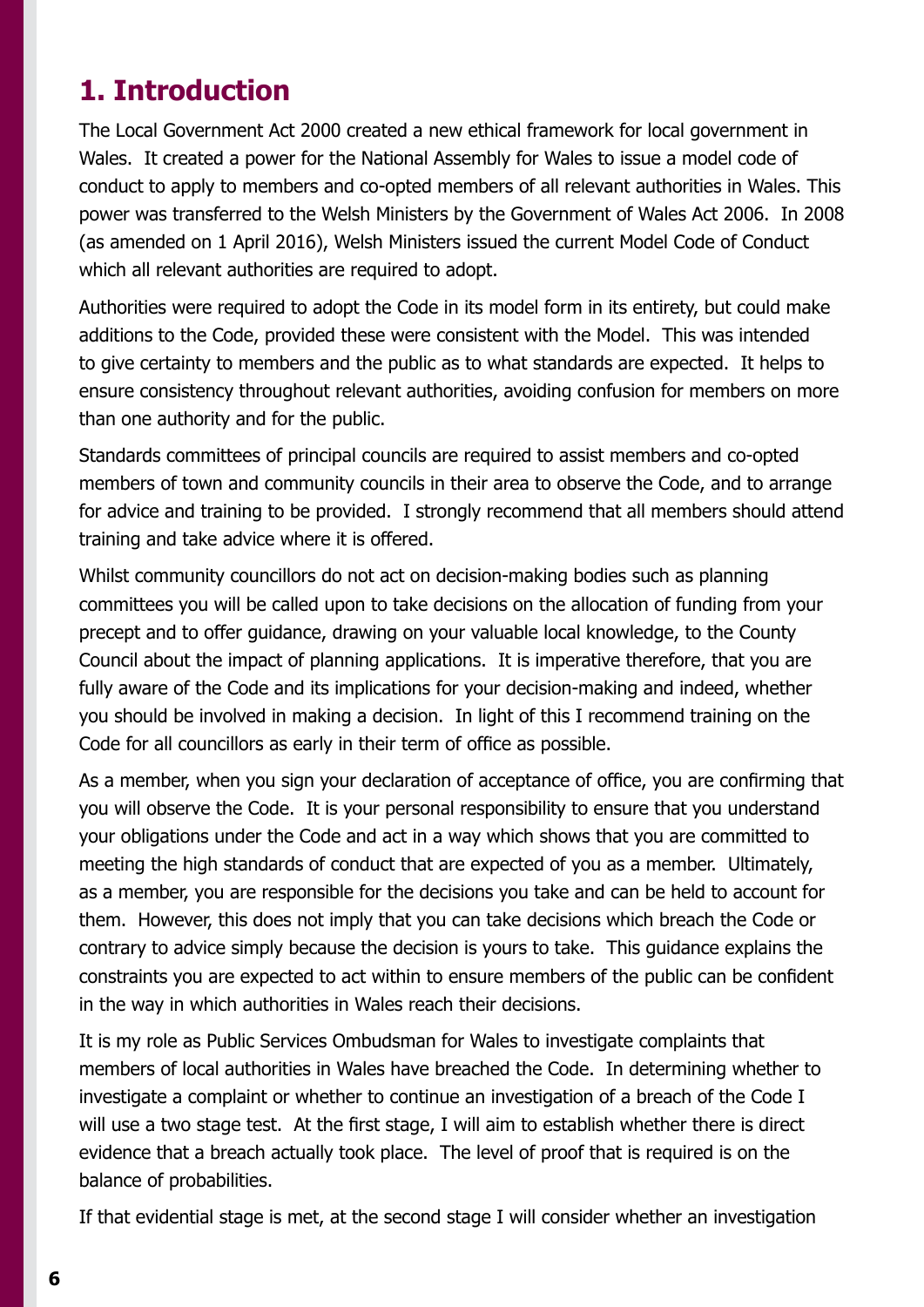or a referral to a standards committees or the Adjudication Panel for Wales is required in the public interest. Some of the public interest factors that I will consider are set out below. These factors are not exhaustive and the weight to be attached to each will vary according to the facts and merits of each case.

Public interest factors include:

- the seriousness of the breach
- whether the member deliberately sought personal gain for themselves or another person at the public expense
- whether the circumstances of the breach are such that a member has misused a position of trust or authority and caused harm to a person
- whether the breach was motivated by any form of discrimination against the victim's ethnic or national origin, gender, disability, age, religion or belief, sexual
- orientation or gender identity
- whether there is evidence of previous similar behaviour on the part of the member
- whether the investigation or referral to a standards committee or the Adjudication Panel for Wales is required to maintain public confidence in elected members in Wales

• whether investigation or referral to a standards committee or the Adjudication Panel of Wales is a proportionate response, namely, whether it is likely that the breach would lead to a sanction being applied to the member (I will take account of the outcomes of previous cases considered by standards committee across Wales and the Adjudication Panel for Wales), and whether the use of resources in carrying out an investigation or hearing by a standards committee or the Adjudication Panel for Wales would be regarded as excessive when weighed against any likely sanction.

I have a wide discretion as to whether to begin or continue an investigation. I have revised the two stage test adopted by my predecessor in order to provide greater clarity on how I will usually exercise my discretion and to secure a degree of consistency and certainty in the decisions that I reach.

The process I use for investigating complaints is summarised on my website at www. ombudsman-wales.org.uk

In this guidance I have tried, where possible, to use examples of cases which have been referred to me and which are relevant to community councils. Where this has not been possible I have given examples of theoretical scenarios that indicate how the Code may be breached while you are undertaking your role.

#### **Local Resolution Process**

Most local authorities across Wales have implemented local resolution procedures to deal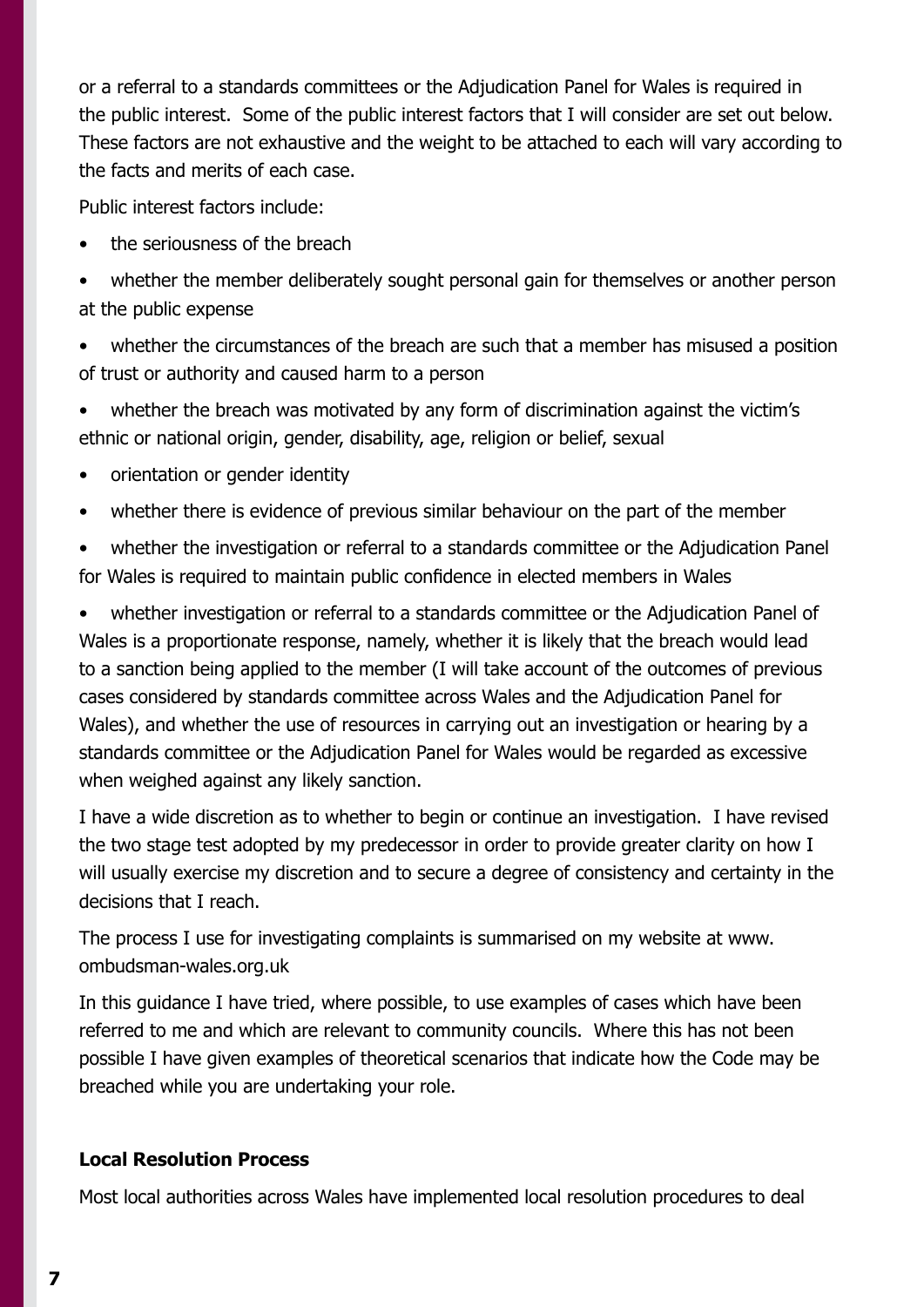with low level complaints which are made by a member against a fellow member. These arrangements are proving to be effective at resolving many of these kinds of complaints. I am supportive of this extending to cover community councils. Typically these complaints will be about alleged failures to show respect and consideration for others as required by paragraph 4(b) of the Code or the duty not to make vexatious, malicious or frivolous complaints against other members under paragraph 6(1)(d) of the Code. Whilst a member may still complain directly to me about a fellow member if the matter being complained about concerns paragraphs 4(b) and 6(1)(d), I am likely to refer the matter back to the Council's Monitoring Officer for consideration under this process. In my view such complaints are more appropriately resolved informally and locally in order to speed up the complaints process and to ensure that my resources are devoted to the investigation of serious complaints.

The aim of local resolution is to resolve matters at an early stage so as to avoid the unnecessary escalation of the situation which may damage personal relationships within the authority and the authority's reputation. The process may result in an apology being made by the member concerned. However, where a member has repeatedly breached their authority's local protocol then I would expect the Monitoring Officer to refer the matter back to me. If I see a pattern of similar complaints being made to me by the same members I will consider this to be a serious matter and decide whether the persistent reporting of such complaints is conduct which in itself should be investigated as a potential breach of the Code.

When I have investigated a complaint I may refer the matter to a standards committee or the Adjudication Panel for Wales for determination. This will depend on the nature of and individual circumstances of the alleged breach. When issuing my report I will reflect on and analyse the evidence gathered and draw my conclusions as to whether it is suggestive that a breach of the Code has occurred. However the authority to make a determination of breach rests solely with a standards committee or the Adjudication Panel for Wales.

#### **Standards Committee**

Standards committees are made up of independent lay members and of elected members of the authority. When I refer a case to a standards committee its role is to decide whether a member has breached the Code and a sanction should be imposed. In my view, hearings should be conducted in public unless there are valid reasons for not doing so to promote public confidence in standards in public life. Where a standards committee concludes that a member or co-opted member has failed to comply with the relevant council's code of conduct, it may determine that:

- no action needs to be taken in respect of that failure
- the member or co-opted member should be censured which takes the form of a public rebuke, or
- the member or co-opted member should be suspended or partially suspended from being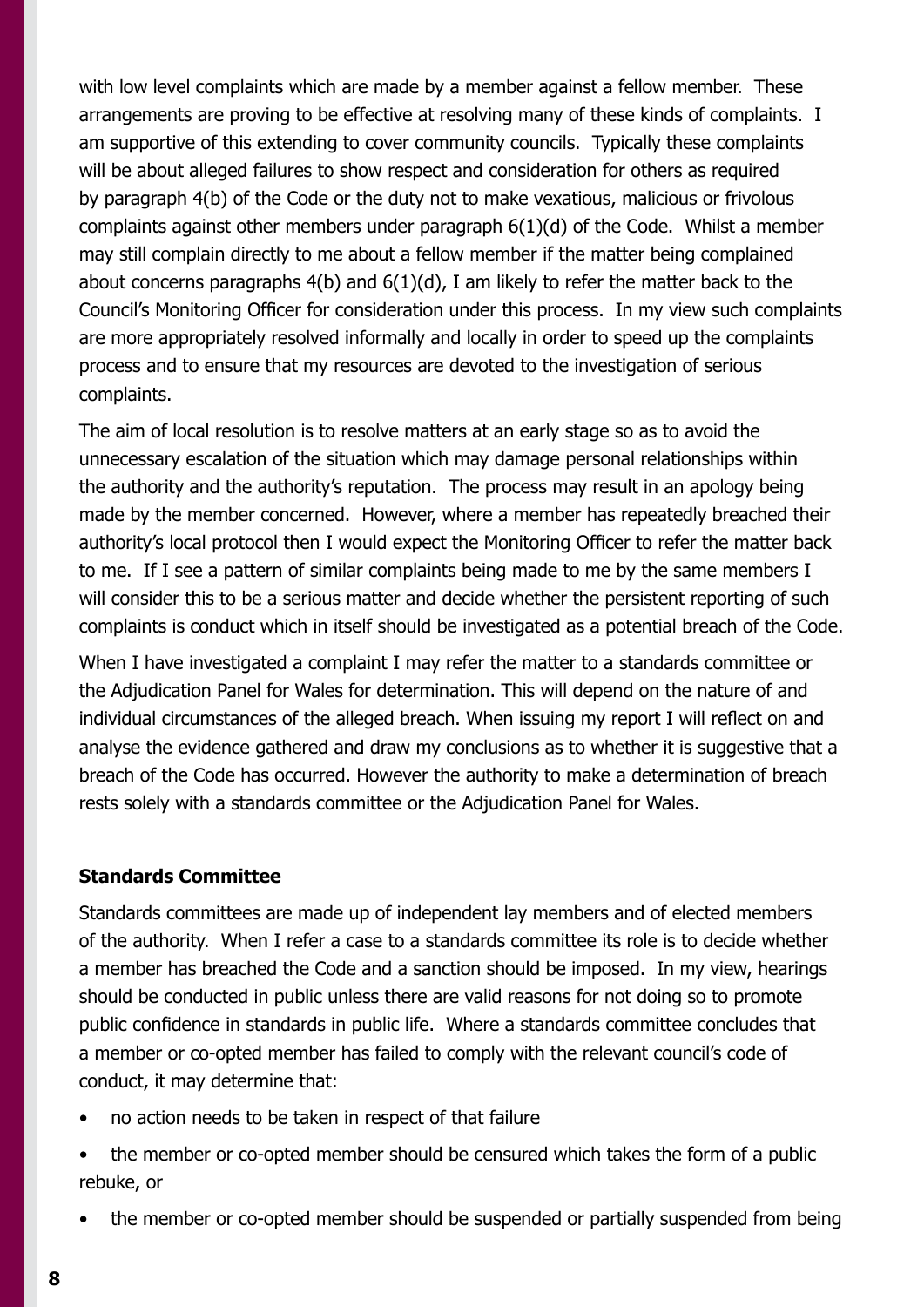a member of that authority for a period not exceeding six months or if shorter, the remainder of the member's term of office.

A member may seek the permission of the President of the Adjudication Panel for Wales to appeal against the determination of a standards committee to it

#### **Adjudication Panel for Wales**

When I refer a case to the Adjudication Panel for Wales its role is also to determine whether a member has breached the Code and whether a sanction should be imposed. In addition, it will consider any appeals where permission has been obtained against the determination of a standards committee. The powers available to the Panel when it determines that a member or co-opted member has failed to comply with the Code are:

- to disqualify the respondent from being, or becoming, a member of the relevant authority concerned or any other relevant authority for a period of up to five years
- to suspend or partially suspend the respondent from being a member or co-opted member of the relevant authority concerned for up to 12 months, or
- to take no action in respect of the breach. In such cases the Panel may deem it appropriate to warn the member as to their future conduct. Where such a warning has been recorded it is likely to be taken into account during any future hearing where the member is found again to have failed to follow the provisions of the Code.

Where either a standards committee or the Panel suspends or partly suspends a member or co-opted member that member is still subject to the Code, in particular the provisions set out in paragraphs 6(1)(a) (bringing the office of member or authority into disrepute) and paragraph 7 (improperly using the position of member).

#### The Role of the Clerk

The Clerk is employed by your Council and undertakes a number of tasks including providing administrative support to the Council, advising on the development of policies and procedures and advising the Council on implementing and using its procedures. The Clerk acts in a supporting role and is the person you should turn to in the first instance if you need any advice.

The Clerk has a complex role and will be able to advise councillors on relevant legislation, including matters relating to the Code and on the Council's standing orders. The Clerk will work closely with the Chairman to ensure that appropriate procedures are followed at meetings and that all necessary information is available to councillors so that they may make informed decisions. Clerks may approach their relevant county council's Monitoring Officer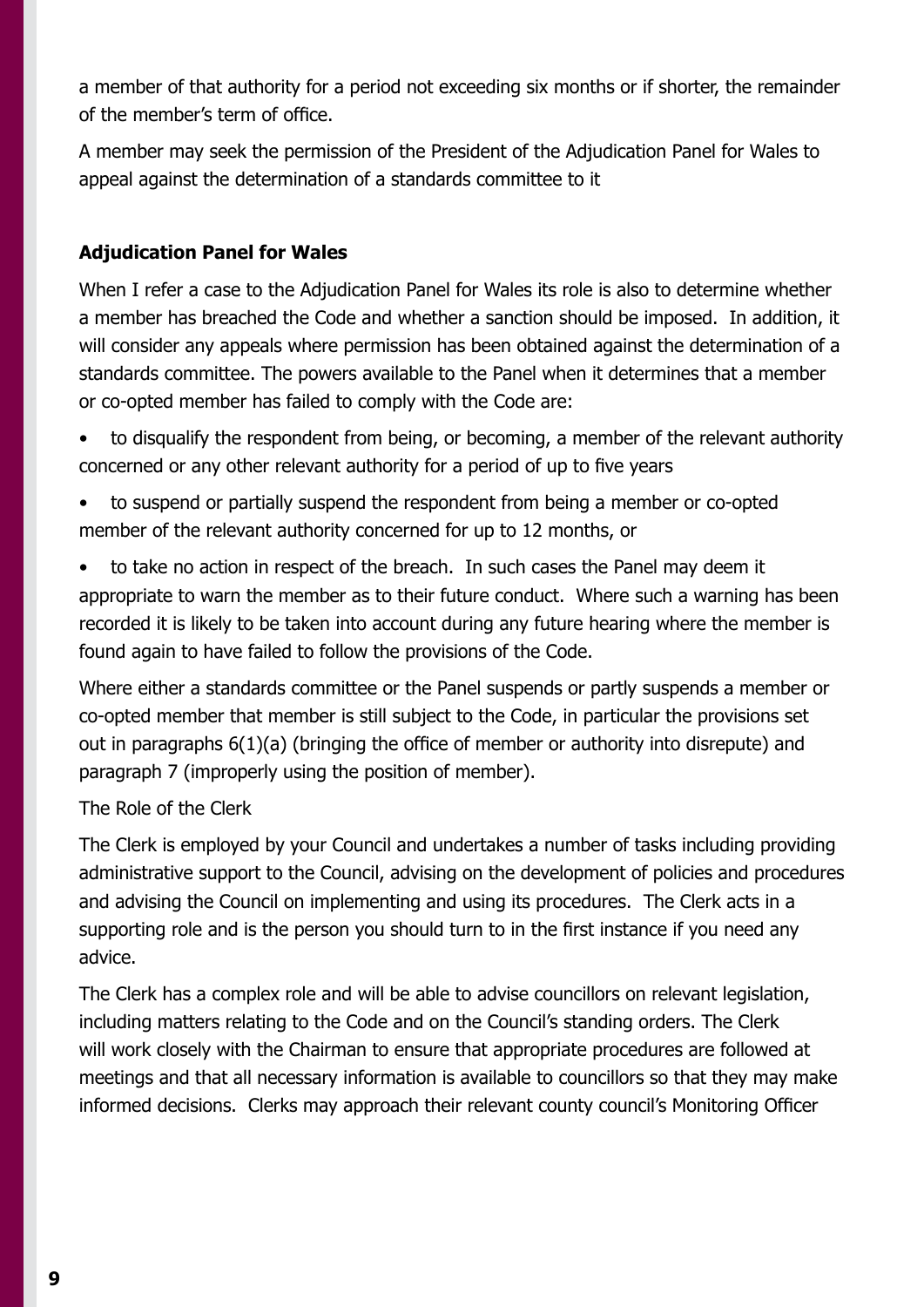<span id="page-9-0"></span>for advice (see below).

The Clerk is an employee of the Council and is not required to abide by the Code. Any issues regarding the performance of the Clerk are personnel matters and should be addressed using appropriate employment procedures. The Ombudsman cannot consider complaints regarding the performance of the Clerk; this is a matter for the Council as the Clerk's employer.

#### **The Role of the Monitoring Officer**

The Monitoring Officer is an officer employed by the County Council. Among many other things they advise and assist county councillors. Monitoring Officers may offer some training to community councils.

The Monitoring Officer has a significant role in the local resolution process outlined above and they will also work closely in advising the Standards Committee. You should always ask your Clerk in the first instance for any guidance or information. The Monitoring Officer may be able to provide information if your Clerk is unavailable.

### **The Principles**

The Local Government Act empowered the National Assembly to issue principles to which you must have regard in undertaking your role as a member. The Code is based on these principles which are designed to promote the highest possible standards. These principles draw on the 7 Principles of Public Life which were set out in the Nolan Report "Standards of Conduct in Local Government in England, Scotland and Wales". Three more were added to these: a duty to uphold the law, proper stewardship of the Council's resources and equality and respect for others.

Members elected to local authorities give generously of their time and commitment for the benefit of their communities. The principles provide a framework for channelling your commitment in a way which will reflect well on you and your authority, and which will give your communities confidence in the way that your authority is governed.

The individual sections of the Code are designed to support the implementation of the Principles. For example, the Selflessness principle is covered by Section 7 of the Code – Selflessness and Stewardship. The current principles were set out in a statutory instrument and are detailed below.

#### **1. Selflessness**

Members must act solely in the public interest. They must never use their position as members to improperly confer an advantage on, or to avoid a disadvantage for, themselves or to improperly confer an advantage or disadvantage on others.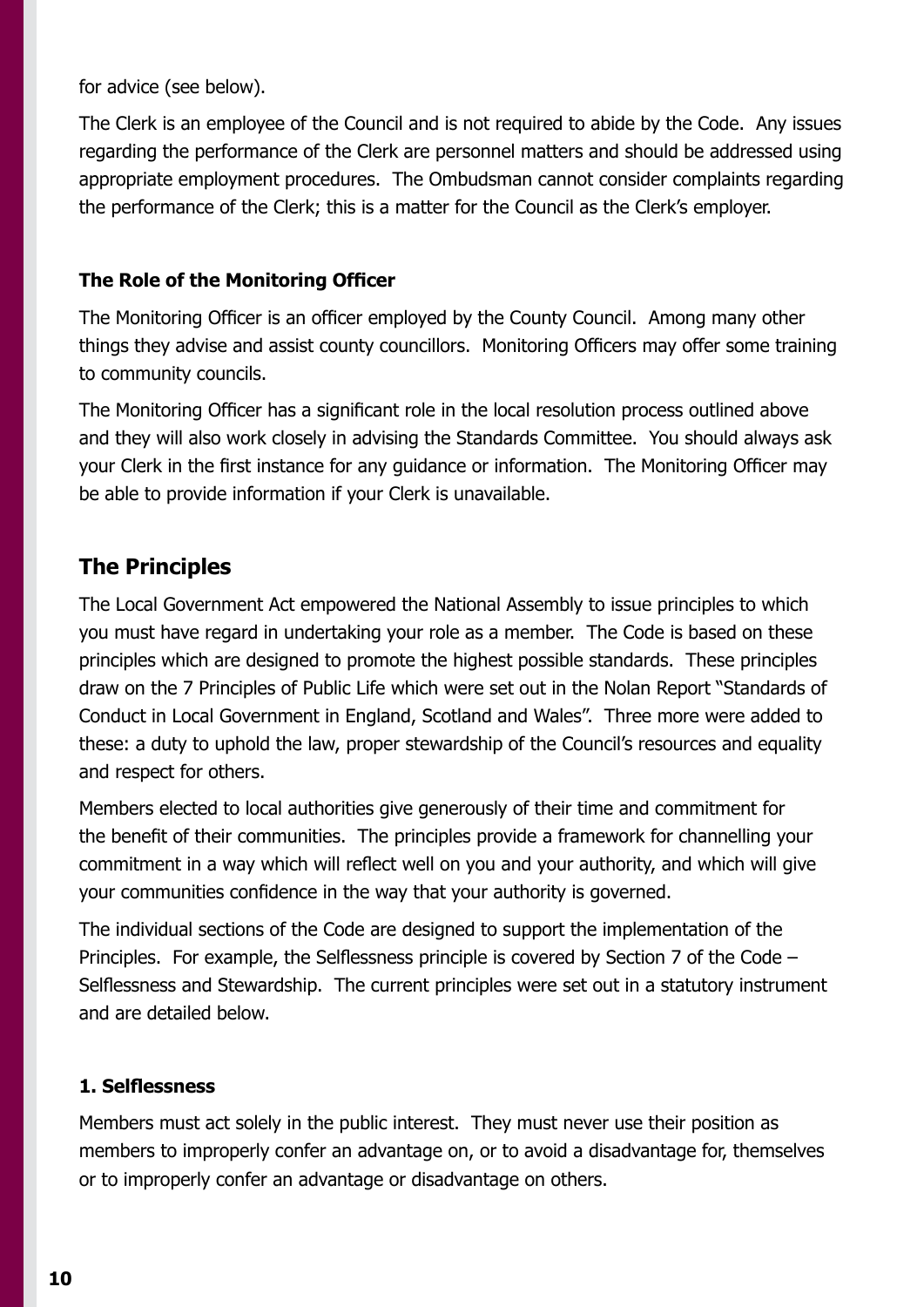#### **2. Honesty**

Members must declare any private interests relevant to their public duties and take steps to resolve any conflict in a way that protects the public interest.

#### **3. Integrity and Propriety**

Members must not put themselves in a position where their integrity is called into question by any financial or other obligation to individuals or organisations that might seek to influence them in the performance of their duties. Members must on all occasions avoid the appearance of such behaviour.

#### **4. Duty to Uphold the Law**

Members must act to uphold the law and act on all occasions in accordance with the trust that the public has placed in them.

#### **5. Stewardship**

In discharging their duties and responsibilities members must ensure that their authority's resources are used both lawfully and prudently.

#### **6. Objectivity in Decision-making**

In carrying out their responsibilities including making appointments, awarding contracts, or recommending individuals for rewards and benefits, members must make decisions on merit. Whilst members must have regard to the professional advice of officers and may properly take account of the views of others, including their political groups, it is their responsibility to decide what view to take and, if appropriate, how to vote on any issue.

#### **7. Equality and Respect**

Members must carry out their duties and responsibilities with due regard to the need to promote equality of opportunity for all people, regardless of their gender, race, disability, sexual orientation, age or religion, and show respect and consideration for others.

#### **8. Openness**

Members must be as open as possible about all their actions and those of their authority. They must seek to ensure that disclosure of information is restricted only in accordance with the law.

#### **9. Accountability**

Members are accountable to the electorate and the public generally for their actions and for the way they carry out their responsibilities as a member. They must be prepared to submit themselves to such scrutiny as is appropriate to their responsibilities.

#### **10. Leadership**

Members must promote and support these principles by leadership and example so as to promote public confidence in their role and in the authority. They must respect the impartiality and integrity of the authority's statutory officers and its other employees.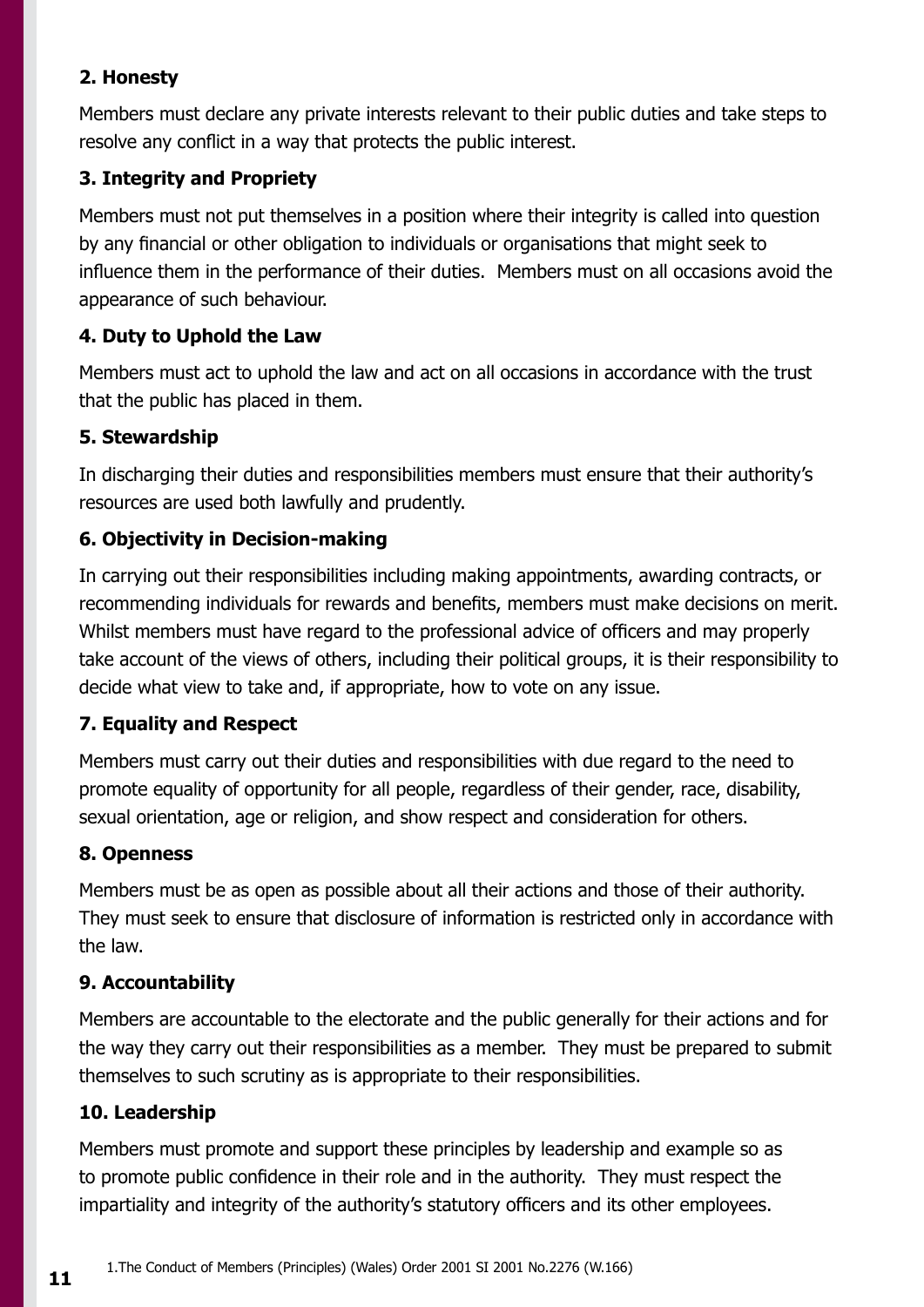<span id="page-11-0"></span>The principles are not part of the Model Code of Conduct, and failure to comply with the Principles is not of itself, therefore, indicative of a breach of the Code. However, it is likely that a failure, for example, to adhere to the principle concerning equality and respect would constitute a breach of the requirements of paragraphs 4(a) and 4(b) of the Code in respect of equality of opportunity and respect.

In any event, the Principles offer a sound basis for your conduct in office and I encourage members to have regard to them at all times.

## **Deciding when the Code applies to you Consider conduct in your See paragraphs 2 and 3**

**public & private life**

Members are entitled to privacy in their personal lives, and many of the provisions of the Code only apply to you when you are acting in your role as member or acting as a representative of your Council. However, as there may be circumstances in which your behaviour in your private life can impact on the reputation and integrity of your Council, some of the provisions of the Code apply to you at all times.

When reaching a decision as to whether the Code applies to you at a particular time I will have regard to the particular circumstances and the nature of your conduct at that time.

Before considering your obligations under the Code you should first consider whether the Code applies and, if so, what provisions.

### **When does the Code apply?**

Whenever you act in your official capacity, including whenever you are conducting the business of your authority or acting, claiming to act, or give the impression you are acting, in your official capacity as a member or as a representative of your authority

At any time, if you conduct yourself in a manner which could reasonably be regarded as bringing your office or your authority into disrepute or if you use or attempt to use your position to gain an advantage or avoid a disadvantage for yourself or any other person or if you misuse your authority's resources.

Where you act as a representative of your Council on another relevant authority, or any other body, you must, when acting for that other authority, comply with their code of conduct. When you are nominated by your Council as a trustee of a charity you are obliged when acting as such to do so in the best interests of that charity, in accordance with charity law and with the guidance which has been produced by the Charity Commission (see its website: www.charity-commission.gov.uk).

If you are acting as a representative of your Council on another body, for example on an event committee, which does not have a code of conduct relating to its members, you must comply with your Council's own Code unless it conflicts with any legal requirements that the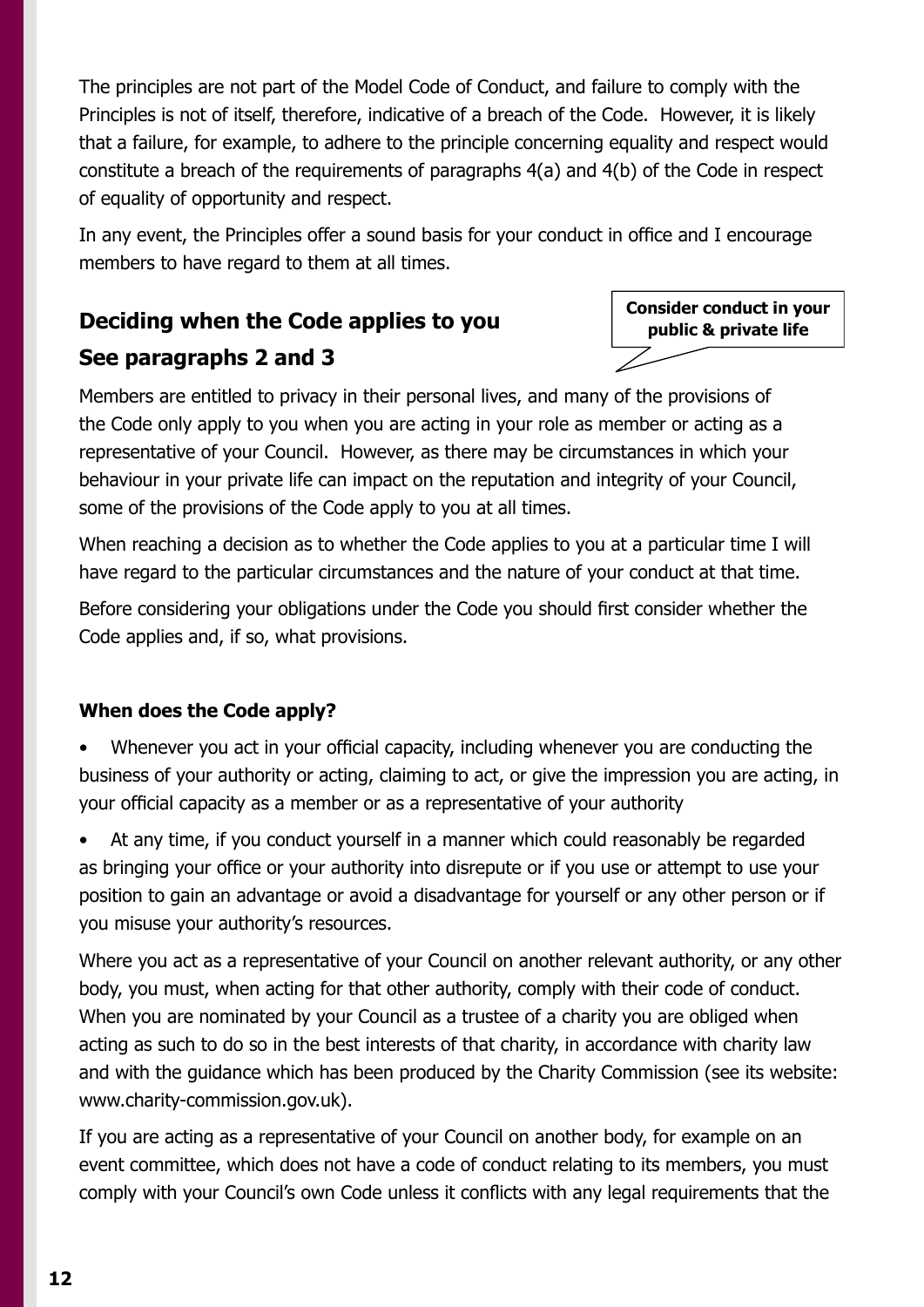other body has to comply with.

If you refer to yourself as councillor, the Code will apply to you. This applies in conversation, in writing, or in your use of electronic media. There has been a significant rise in complaints to me concerning the use of Facebook, blogs and Twitter. If you refer to your role as councillor in any way or comments you make are clearly related to your role then the Code will apply to any comments you make there. Even if you do not refer to your role as councillor, your comments may have the effect of bringing your office or authority into disrepute and could therefore breach paragraph 6(1)(a) of the Code.

The Welsh Local Government Association has produced useful guidance on social media entitled "Social Media: A Guide for Councillors". The guidance aims to provide you with a clearer idea about how you can use social media, the possible pitfalls and how to avoid them. It is available on their website at www.wlga.gov.uk or by calling 029 2046 8600.

If you are suspended from office for any reason, you must still observe those elements of the Code which apply, particularly as set out in paragraph 2(1)(d), while you are suspended.

#### **Example**

Councillor A made remarks about Councillor B at a committee meeting organising a waterfront parade. The parade was being arranged by a group of volunteers which had asked the Community Council to provide representatives to help it remain aware of community issues when making the arrangements. I was satisfied that Councillor A was acting in his capacity as a councillor at the Committee meeting, as his role on the Committee was as the Council's representative and were it not for this fact he would not have been present at the meeting. However, in this case I was satisfied that the comments made by Councillor A were not sufficiently serious that, if proven, it would lead to a sanction being imposed on the accused member by a standards committee. Therefore I did not investigate this complaint.

#### **Example**

Conversely, a complaint was received that Councillor J was intoxicated and behaving inappropriately at a street party. It was established that Councillor J did not have to undertake any action on behalf of the Council at the party. Therefore, in my view, she attended the party as a member of the public and as she did not seek to rely on her status as a councillor in any way the Code did not apply (except for paragraph 6(1)(a)). Whilst her behaviour may have been considered inappropriate by some it was not relevant to her role as a councillor and in my view did not bring the Council into disrepute so paragraph 6(1)(a) did not apply. I did not investigate this complaint.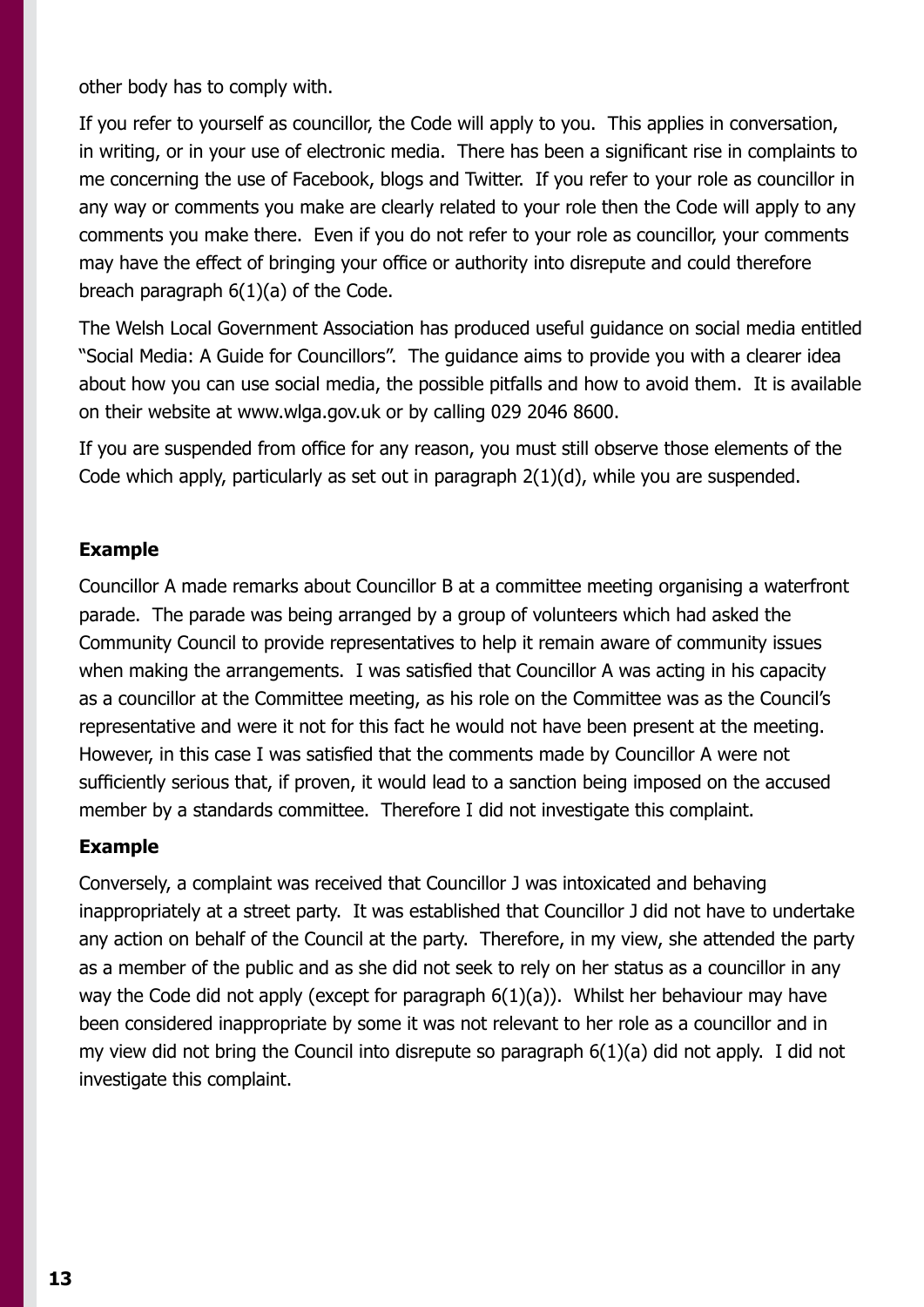## <span id="page-13-0"></span>**2. General obligations under the Code of Conduct**

If you consider that the Code applies to you at a particular time then you must consider what provisions may apply and your obligations under the Code. I have referred to each paragraph below to provide you with some guidance on your general obligations.

## **Equality See paragraph 4(a)**

You must carry out your duties with due regard to the principle that there should be equality of opportunity for all people regardless of their gender, race, disability, sexual orientation, age or religion. You should at all times seek to avoid discrimination. There are four main forms of discrimination:

• Direct discrimination: treating people differently because of their gender, race, disability, sexual orientation, age or religion

Indirect discrimination: treatment which does not appear to differentiate between people because of their gender, race, disability, sexual orientation, age or religion, but which disproportionately disadvantages them

• Harassment: engaging in unwanted conduct on the grounds of gender, race, disability, sexual orientation, age or religion, which violates another person's dignity or creates a hostile, degrading, humiliating or offensive environment

• Victimisation: treating a person less favourably because they have complained of discrimination, brought proceedings for discrimination, or been involved in complaining about or bringing proceedings for discrimination

The Equality Act 2010 (as amended) reinforces the importance of this part of the Code. It imposes positive duties to eliminate unlawful discrimination and harassment and to promote equality. Under equality laws, your Council may be liable for any discriminatory acts which you commit. This will apply if you do something in your official capacity in a discriminatory manner.

You must be careful not to act in a way which may amount to any of the prohibited forms of discrimination, or to do anything which hinders your Council's fulfilment of its positive duties under equality laws. Such conduct may cause your Council to break the law, and you may find yourself subject to a complaint that you have breached this paragraph of the Code. You must also be mindful that at all times including when acting in your private capacity you must not act in a way that would bring your Council into disrepute. It is likely that engaging in behaviour which could be considered to be in breach of the Equality Act in your private capacity would fall into this category.

### **Example**

A member of a county council was a member of the Council's Recruitment Panel to appoint a new Chief Executive. Five applicants were shortlisted. After one candidate had finished his presentation and left the room Councillor A said "good candidate, shame he's black".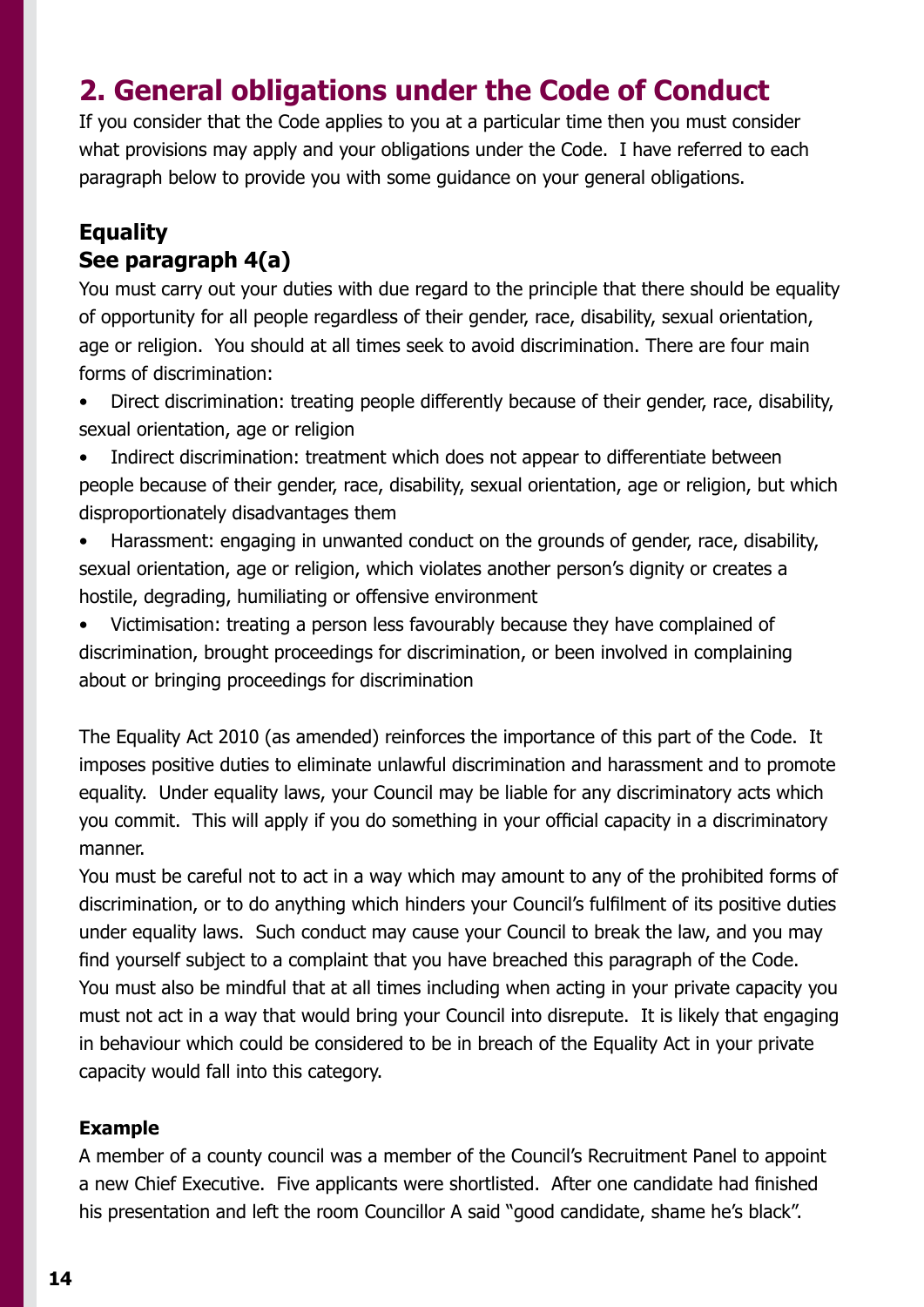<span id="page-14-0"></span>The Adjudication Panel for Wales found that paragraph 4(a) of the Code had been breached and that Councillor A had brought the office of member and his authority into disrepute (in breach of paragraph 6(1)(a) of the Code).

## **Treating others with respect and consideration See paragraph 4(b)**

**Political comments can attract Article 10 rights**

You must show respect and consideration for others. Freedom of expression is a right which applies to all information and ideas, not just those that are found favourable. However it is a right that may be restricted in certain circumstances, for example, for the protection of the rights and interests of others. A member's freedom of expression attracts enhanced protection when the comments are political in nature. Therefore, the criticism of opposition ideas and opinion is considered to be part of democratic debate, and it is unlikely that such comments would ever be considered to be a breach of the Code.

"Political" comments are not confined to those made within council meetings and, for example, include comments members may generally make on their Council's policies or about their political opponents. Therefore, unless the comments are highly offensive or outrageous, it is unlikely that I will investigate complaints made in this context and councillors need a "thicker skin".

I may also decline to investigate a complaint where the member has raised "political" issues with officers, for example, the Clerk to a council. This would not however include threats to an officer's position or wellbeing. Recent case law has confirmed that council officers should be protected from unwarranted comments that may have an adverse effect on good administration and states that it is in the public interest that officers are not subject to unwarranted comments that disenable them from carrying out their duties or undermine public confidence in the administration. That said, the officers who are in more senior positions will also be expected to have a greater degree of robustness.

I expect members to afford colleagues, opponents and officers the same courtesy and consideration they show to others in their everyday lives. Whilst I recognise that political debate can, at times, become heated, the right to freedom of expression should not be used as an excuse for poor conduct generally. Such poor conduct can only discredit the role of member in the eyes of the public.

When considering such complaints I will take into account the specific circumstances of the case, whether, in my view, the member was entitled to question the officer concerned, whether there was an attempt to intimidate or undermine the officer and the content and context of what has been said.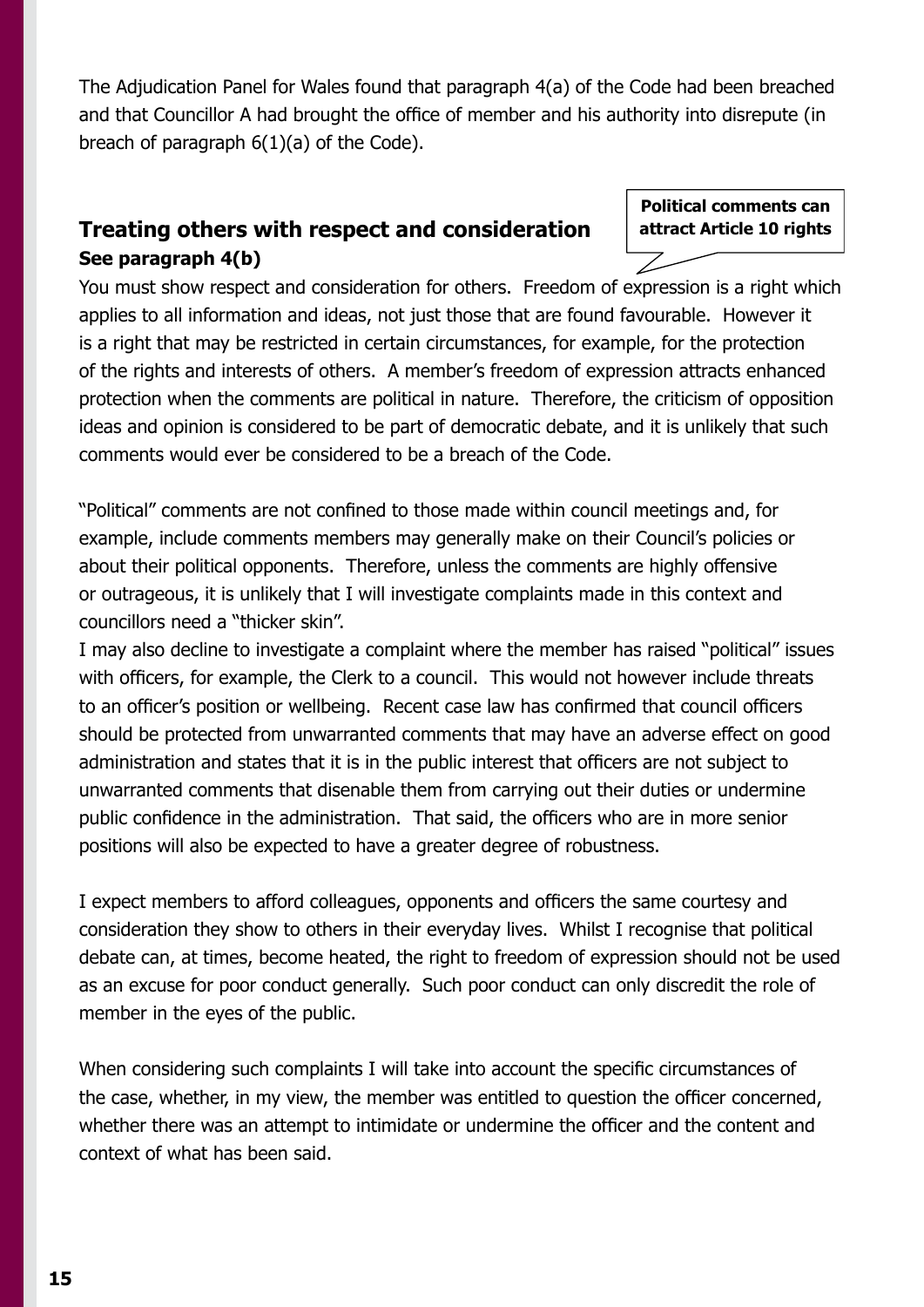#### **Example**

An appeal tribunal of the Adjudication Panel for Wales considered an appeal by Councillor X against the decision of the Council's Standards Committee. The Standards Committee found that Councillor X had failed to show respect and consideration to another member by prohibiting him from e-mailing the clerk and accessing the Council's website. Councillor X also made comments in an e-mail to the other members regarding his colleague's shower habits. In doing this the Standards Committee found that Councillor X had brought the Council into disrepute.

The Adjudication Panel found that Councillor X's comments were political in nature and attracted the enhanced protection of Article 10 of the European Convention on Human Rights. The Standards Committee's decision was overturned and the sanction rescinded. The decision of the Adjudication Panel can be found [here](http://www.valeofglamorgan.gov.uk/en/our_council/legal_notices/Local-Government-Investigations-Regulations.aspx).

#### **Example**

The Adjudication Panel upheld a finding of a standards committee about a councillor who was accused of failing to show respect and consideration for others by posting online comments about other councillors and the way in which the Council was run. The member sought judicial review of this decision. The Court found that whilst the comments which were posted were sarcastic and mocking and the tone ridiculed his fellow members, because the majority of the comments related to the way in which the Council was run, how its decisions were recorded and the competence of the councillors, the comments were "Political Expression". The ruling said no account had been taken of the need for politicians to have "thicker skins". In view of the member's freedom of expression and the fact that the majority of comments were directed at fellow councillors, the finding of a breach in this case was a disproportionate interference with the member's rights under Article 10 of the European Convention on Human Rights. The Standards Committee's decision to censure the member was therefore set aside.

#### **Example**

A member of a town council wrote to a Deputy Minister of the Welsh Assembly Government about an employee ("Mr Smith") of a county council, a letter which was also copied to the Council. In the letter the member questioned Mr Smith's competence and motivation and he made a number of comments of a disparaging and personal nature about Mr Smith and his associates. He raised the issue of homosexuality and referred to it as a "notorious disability" and that "homosexuality is only a demon which can be driven out". The member was referred to the Adjudication Panel for Wales.

The Panel found that the member had breached paragraph 4(b) of the Code in that he had failed to show respect and consideration for others. It also found that by his use of words he had brought the office of member into disrepute in breach of paragraph 6(1)(a) of the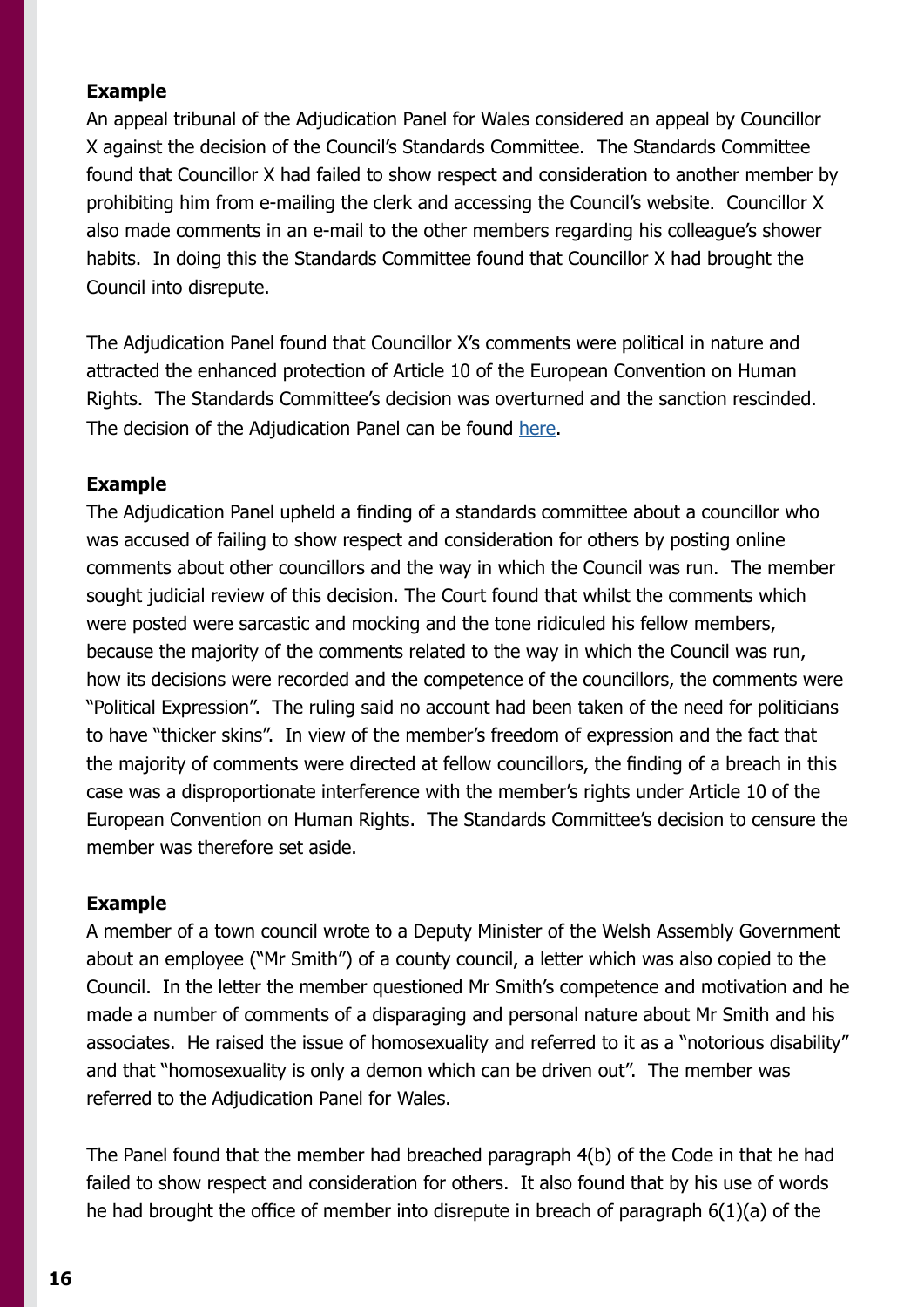<span id="page-16-0"></span>Code.

The member was disqualified for 12 months from being or becoming a member of a local authority.

## **Bullying and harassment**  See paragraph 4(c)

**Consider your conduct from the other person's perspective**

You must not use any bullying behaviour or harass any person including other councillors, council officers (the Clerk or Proper Officer) or members of the public.

Harassment is repeated behaviour which upsets or annoys people. Bullying can be characterised as offensive, intimidating, malicious, insulting or humiliating behaviour. Such behaviour may happen once or be part of a pattern of behaviour directed at a weaker person or person over whom you have some actual or perceived influence. Bullying behaviour attempts to undermine an individual or a group of individuals, is detrimental to their confidence and capability, and may adversely affect their health.

When considering allegations of bullying and harassment I will consider both the perspective of the alleged victim, and whether the member intended their actions to be bullying. I will also consider whether the individual was reasonably entitled to believe they were being bullied. Bullying is often carried out face to face, but increasingly, it can be carried out in print or using electronic media. The standards of behaviour expected are the same, whether you are expressing yourself verbally or in writing.

#### **Example**

Community Councillor P disagreed with the County Council's arrangements for the enforcement of parking breaches within the town. Councillor P used disrespectful and abusive language and behaved in a bullying and intimidating manner towards Council Civil Enforcement Officers on four occasions. He also sought to use his position as a councillor improperly in relation to a parking offence. The Standards Committee found that Councillor P had breached paragraph 4(c) of the Code as he had pursued a course of conduct of threatening behaviour towards the County Council employees. The Standards Committee also established that Councillor P breached paragraphs 4(b), 7(a) and 6(1)(a) of the Code. He was suspended from acting as a Councillor for 12 months.

You need to ensure that your behaviour does not cross the line between being forceful and bullying. There can be no hard and fast rules governing every set of circumstances but the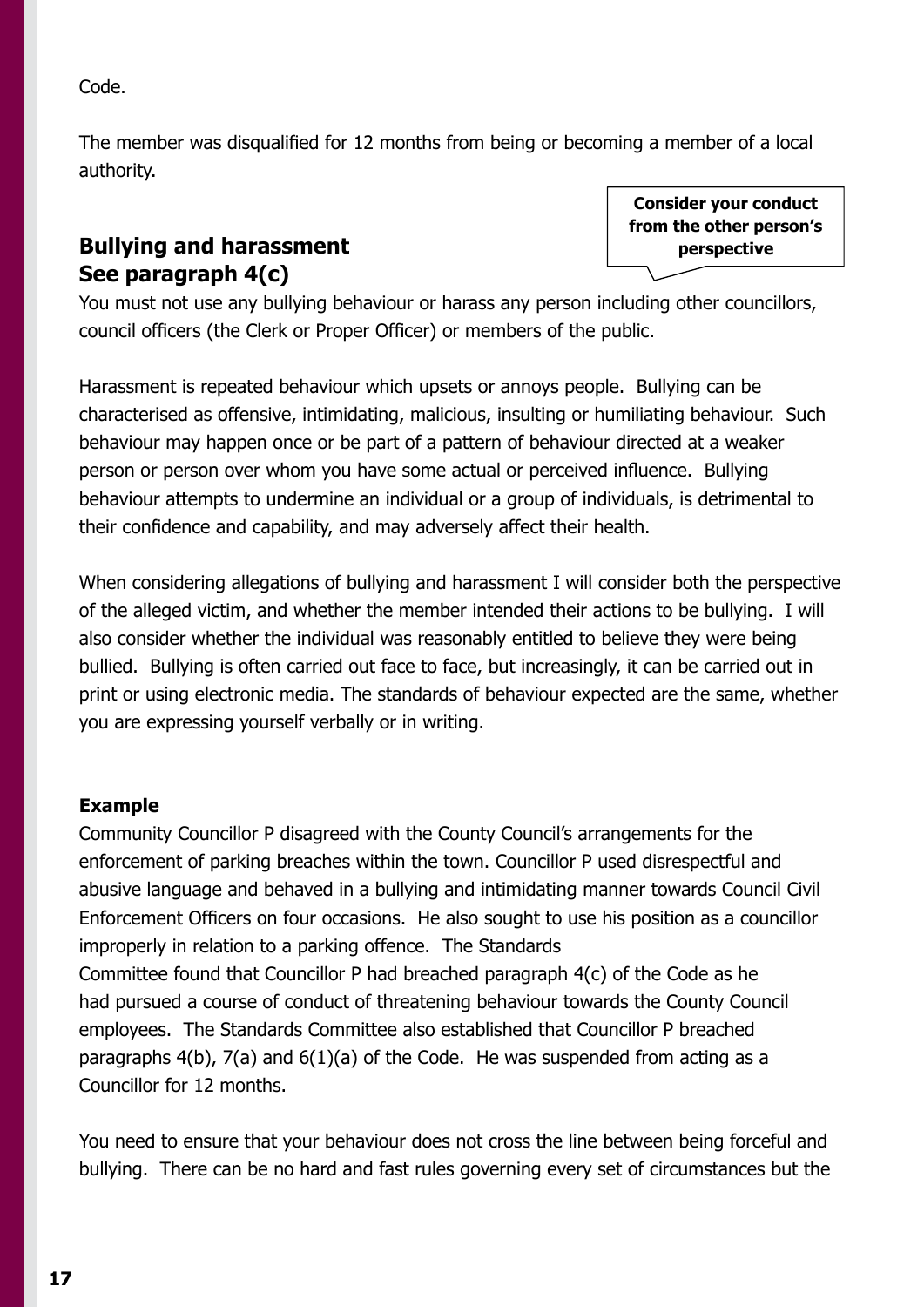<span id="page-17-0"></span>relative seniority of the officer will be a factor in some cases. As outlined under paragraph 4(b) of the Code very senior officers can be involved in robust discussion with members and be well placed to put their own point of view forcefully. The same is not true of more junior officers and members need to be aware of this. This is not to say that I condone the bullying of senior officers, only that the greater the power difference between the officer and the member the greater the likelihood that the officer will consider behaviour to constitute bullying.

Recently, the High Court found that there is a public interest in protecting public confidence in unelected public servants which is to be balanced against the interests of open discussion on matters of public concern. It also found that all members should equally respect the mutual bond of trust and confidence between themselves and the officers which is crucial to good administration.

Local Authorities have appropriate channels for expressing concern about the performance of an officer and it is important that you raise issues about poor performance in the correct way and proper forum. Raising such issues in the context of a meeting with others present, especially if they are from outside bodies or are members of the public, is not acceptable. Neither is it acceptable to do so in the media, in your own publications or using blogs, tweets, Facebook or other electronic means. If your criticism is a personal attack or of an offensive nature, you are likely to cross the line of what is acceptable behaviour.

#### **Example**

A county council member was disqualified from office for 2 years and 6 months by the Adjudication Panel for Wales following allegations of bullying, harassment, disrespect and bringing the office of member into disrepute. The alleged incidents occurred over a period of two years. During that time the member had made threatening comments to officers of both junior and senior grades. For example, comments such as, a number of managers of the Council had been dispensed with and there were more to go and "You won't like the man I'll become if I don't get what I want....I don't need to threaten you you're an intelligent woman I know you're listening to me".

The member appealed the decision and the matter was referred to the High Court where all but three breaches were upheld. The decision can be found [here](http://apw.gov.wales/decision/refs1-decisions/refs-decisions-apr-13-mar14/cllr-p-heesom/?lang=en).

### **Compromising the impartiality of officers of the authority See paragraph 4(d)**

You must not compromise, or attempt to compromise, the impartiality of anyone who works for, or on behalf of, your Council. You should not approach anyone who works for, or on behalf of, the Council with a view to pressurising them to carry out their duties in a biased or partisan way. They must be neutral and should not be coerced or persuaded to act in a way that would undermine their neutrality. For example, you should not get officers to help you prepare party political material, or to help you with matters relating to your private business. You should not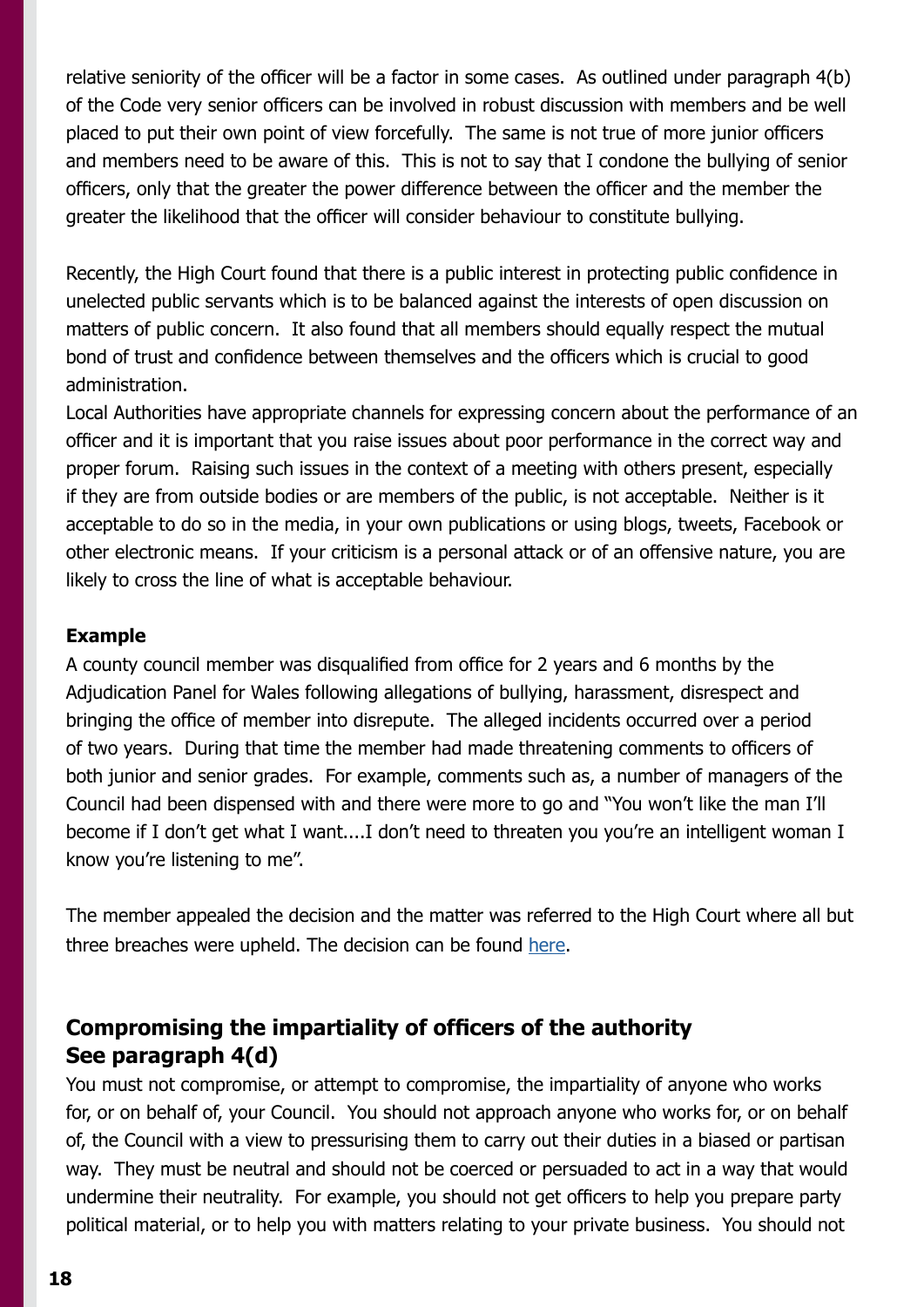<span id="page-18-0"></span>provide or offer any incentive or reward in return for acting in a particular way or reaching a particular decision or threaten someone if they are not minded to act in a particular way. If a member develops a close personal relationship with an officer, this becomes a personal and possibly a prejudicial interest under the Code.

#### **Hypothetical Scenario**

The Clerk is responsible for allocating allotments from a waiting list, the allotments are very popular and vacancies very rarely arise. The Clerk advised the Council that an allotment had become vacant and that they would consult the list and allocate the allotment to the person who had been waiting the longest in accordance with the Council's allotment allocation procedure. Councillor D's father had been waiting for an allotment for almost seven years. Councillor D approached the Clerk after the meeting and asked to see the list. He noted that one person was ahead of his father by only one month. Councillor D asked the Clerk to give the vacant allotment to his father, he said that as so much time had elapsed since his father and the other person had applied, the other person was unlikely to question who was first and in any event it would not be difficult to retype the list. Councillor D suggested that in return for this favour he would encourage the Council to look favourably on the charity suggested by the Clerk when it came time to decide where to allocate funds raised at a fun day the following month.

## **Disclosing confidential information See paragraph 5(a)**

You must not disclose confidential information, or information which should be reasonably regarded to be of a confidential nature, except in any of the following circumstances:

- you have the consent of the person authorised to give it
- you are required by law to do so.

The Information Commissioner has issued helpful guidance on the Freedom of Information Act and Data Protection Act which is available on his website at www.ico.gov.uk or by calling 0303 123 1113. As a community councillor you may have sight of sensitive information, for example of a commercial nature. You must also be mindful that, as a councillor, you hold a position of trust and you may find that members of the public will provide you with information that could reasonably be regarded as confidential and you should always confirm (where possible obtain an agreement in writing) that you have the permission to disclose such information before doing so. As a general rule, you should treat items discussed in the confidential sections of meetings (exempt items) as confidential. Similarly, legal advice is almost always covered by legal privilege and should not be disclosed.

#### **Example**

A Community Councillor S received an e-mail from another Councillor T regarding the employment of the caretaker. The e-mail was marked as confidential. Councillor S disclosed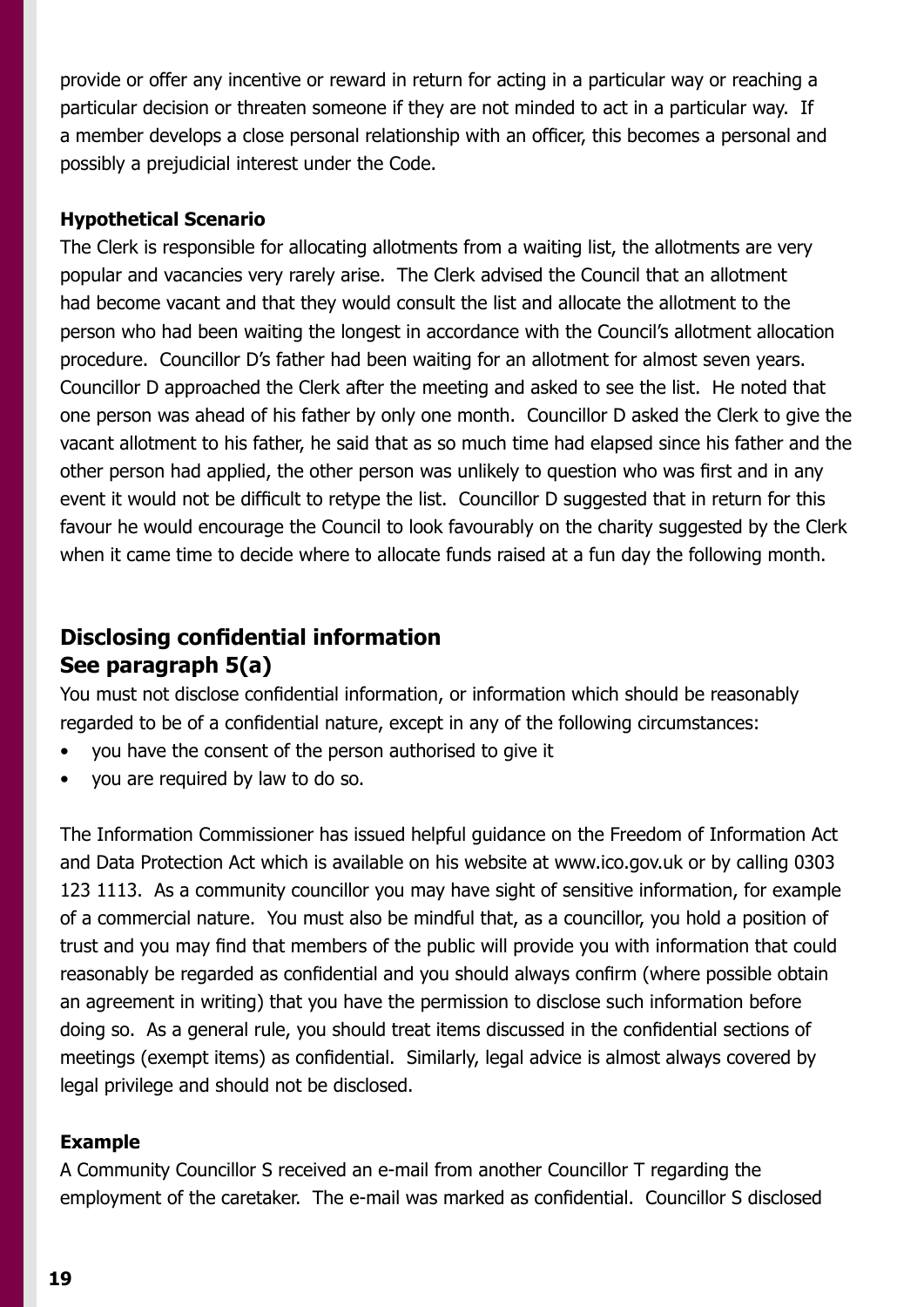<span id="page-19-0"></span>the e-mail to the caretaker's wife, information in the e-mails was subsequently used against the Council in a tribunal hearing relating to the caretaker's employment. I concluded that Councillor S might have breached paragraph 5(a) of the Code.

## **Preventing access to information See paragraph 5(b)**

You must not prevent any person from accessing information which they are entitled to by law. This includes information under the Freedom of Information Act 2000 or those copies of minutes, agendas, reports and other documents of your Council which they have a right to access. To find out more about what types of information the public can access, contact the Information Commissioner's Office by visiting www.ico.gov.uk or by calling 0303 123 1113 or for specific queries, you should ask your Monitoring Officer or Clerk. Any information that you produce in your official capacity is liable to be subject to the

disclosure requirements of the Freedom of Information Act, and your Council may be required to release it in response to a request. If you do not provide the information to the Clerk on request, you will be in breach of the Code.

Your Council needs to decide whether to disclose information or whether it may be covered by an exemption. Even if you believe that information you hold is exempt, you must provide it to your Clerk if requested to allow the Council to reach a decision. As well as being a breach of the Code, it is a criminal offence if information is destroyed after a Freedom of Information Act request has been received.

#### **Example**

A leader of a county council refused to give the Council's Information Officer a letter he had written to the Wales Audit Office on behalf of the Council's Executive. As a result the Council could not respond appropriately to a Freedom of Information Act request which resulted in a complaint being made to the Information Commissioner's Office. The member continued to refuse to disclose the letter despite having received clear and unequivocal advice from the Information Officer. His refusal led to an adverse finding from the Information Commissioner's Office. The Adjudication Panel found that the member had breached paragraphs 5(b) and 6(1)(a) (disrepute) in respect of this matter and other related matters. By the time the case was considered by the Panel the member had resigned from office. He was disqualified from holding office for 12 months.

### **Disrepute See paragraph 6(1)(a)**

**Any conduct unbecoming of a member can constitute disrepute**

You must not behave in a way which could reasonably be regarded as bringing your office or authority into disrepute at any time. As a member, your actions and behaviour are subject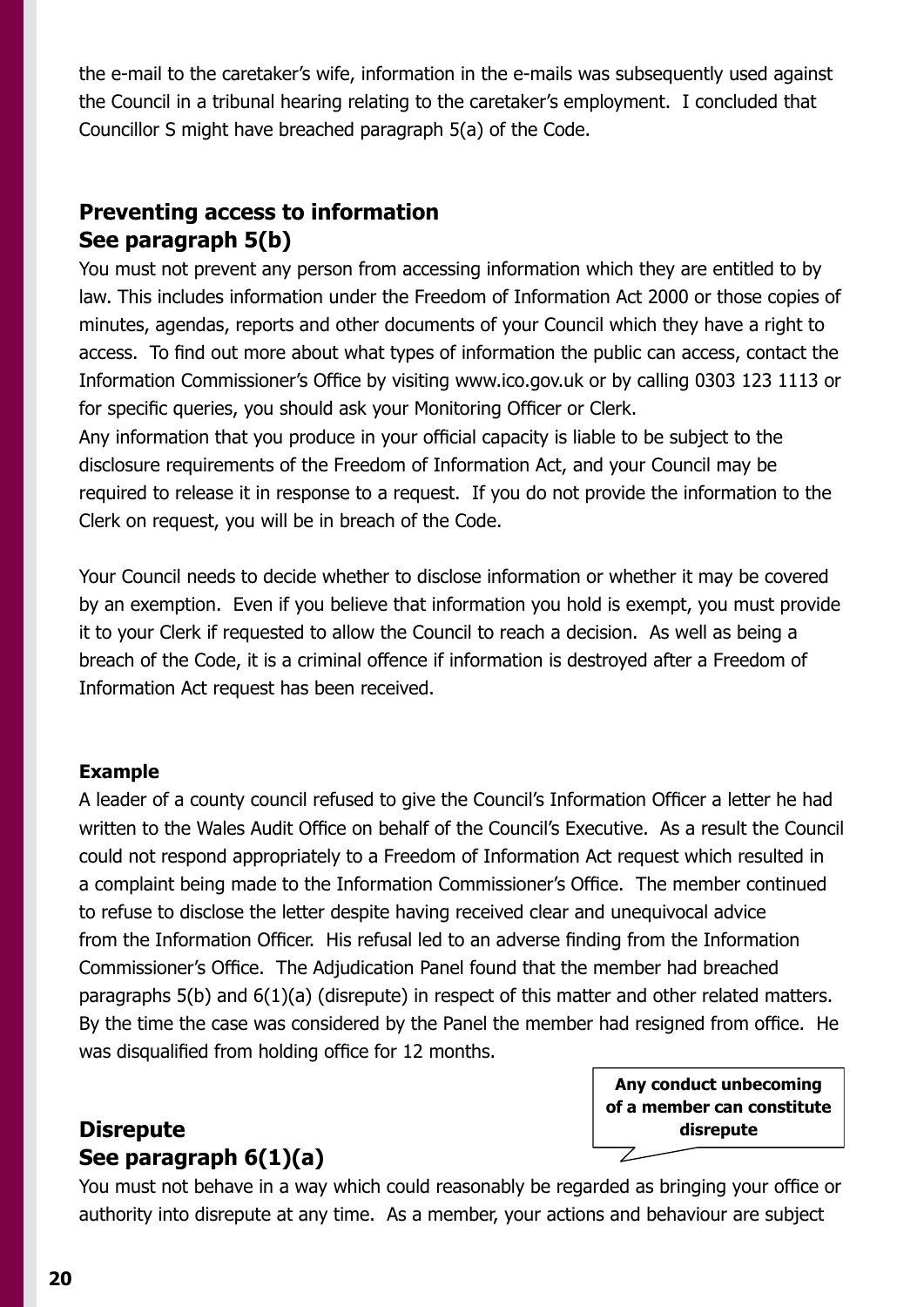to greater scrutiny than those of ordinary members of the public. You should be aware that your actions in both your public and private life might have an adverse impact on your Council.

Dishonest and deceitful behaviour will bring your Council into disrepute, as may conduct which results in a criminal conviction, especially if it involves dishonest, threatening or violent behaviour, even if the behaviour happens in your private life. Making unfair or inaccurate criticism of your Council in a public arena might well be regarded as bringing your Council into disrepute. Inappropriate e-mails to constituents or posts on social media might well bring the office of member into disrepute.

#### **Example**

A community councillor had been abusive to a shop proprietor and two members of her staff and had attempted to obtain a discount on a private purchase by saying it was being bought on behalf of the Community Council, and when his request for a discount was refused he had made threats against the business. The Adjudication Panel found that the member had brought the office of member into disrepute and suspended him for 9 months.

#### **Example**

A member of a county borough council who regularly wrote an article for a local monthly publication referred in his article to a recent road traffic accident in which a 10 year old boy was injured. The complainant was the mother of the boy who was with the injured child. After the article was published she telephoned the councillor who she said was abusive towards her during the call. In a subsequent e-mail exchange the councillor told her that she had "failed to take any responsibility for her child allowing him out alone", that her "ill educated in the highway code son" was to blame and said "don't you dare try and shift your inadequacies as a parent upon me".

The member was found in breach of paragraphs 4(b) (respect & consideration) and 6(1) (a) (disrepute). The matter was referred to the Adjudication Panel for Wales. Although the member had claimed to have apologised for his behaviour what he had actually said was "I have nothing to apologise for… I do apologise if, for some reason it upset you".

The Panel found that the member had breached paragraphs 4(b) (treating others with respect) and 6(1)(a) (disrepute). He had previously been suspended by the Panel for 2 months for sending inappropriate e-mails in 2006. He was suspended for 12 months in respect of these breaches.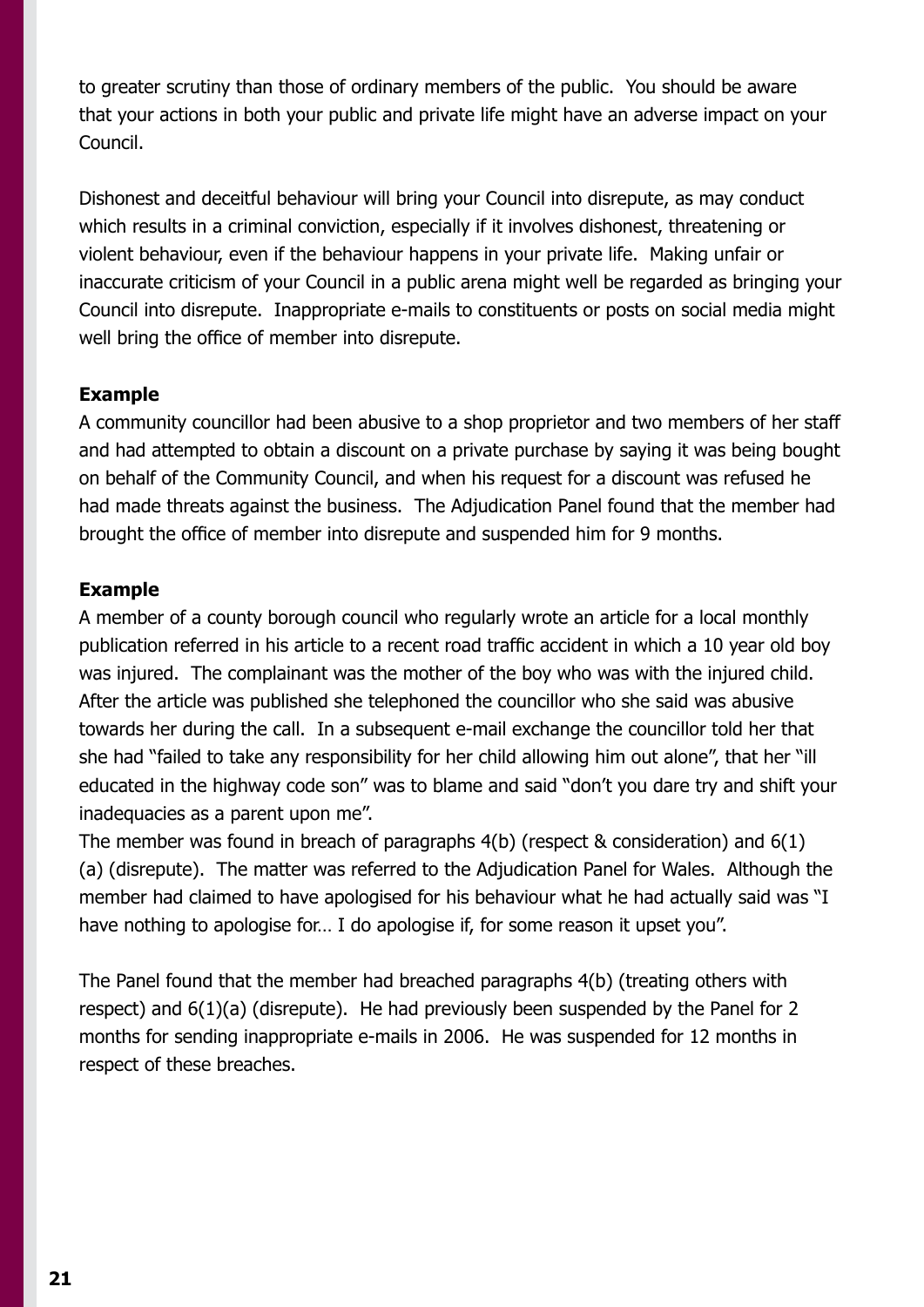## <span id="page-21-0"></span>**Reporting breaches of the Code See paragraph 6(1)(c)**

If you reasonably believe that a breach of the Code has occurred, you must report it to the Monitoring Officer of the principal Council. There is no longer a need to report the matter to me. In order to have a reasonable belief that a breach has occurred, you will need to have evidence which supports this. If you are in doubt as to whether a breach has occurred, you should consult your Monitoring Officer as soon as possible. Where the breach is a very minor or technical one, or where there is no clear evidence that a breach occurred, your Monitoring Officer may advise you of the likely threshold I will set. In the most serious of cases the Monitoring Officer may, as an exception, decide to refer matters to me directly or on your behalf. In most other cases you will be advised you to do so.

Nonetheless, the decision as to whether to investigate a breach rests with me. The balance of any doubt should always favour reporting. It is helpful if you specify which aspect of the Code you believe has been breached.

In determining whether to investigate a complaint of a breach I will use the two stage test which I have outlined on pages 6 and 7 above. You should ensure that you provide any evidence you have available when you make a complaint including minutes of meetings, correspondence, contemporaneous notes or e-mails. If there are other individuals who have witnessed the alleged breach, you should let us know who they are. This latter point is especially important as if I only have one person's word against another's, it is usually not possible for me to make a finding that a breach has occurred, and in the absence of independent confirmation, I may not be able to conclude with sufficient certainty that there is enough evidence to warrant pursuing the matter.

To report such matters, you can contact my office by phone at 0845 6010987, by email to ask@ombudsman-wales.org.uk or via the website at www.ombudsman-wales.org.uk A special leaflet on making complaints about alleged breaches of the Code is available on request or on the website.

## **Vexatious complaints See paragraph 6(1)(d)**

You must not make complaints against other members or staff members or people working on behalf of your Council which are not founded in fact and which are motivated by malice (a desire to do them harm) or by political rivalry. Unfortunately, there have been instances where members have sought to bring complaints about rivals which are designed to disadvantage them, sometimes in the run-up to elections, and where the evidence of any breach is weak or non-existent. I consider that in the first instance such conduct should be considered under the relevant authority's local resolution process if there is one in place.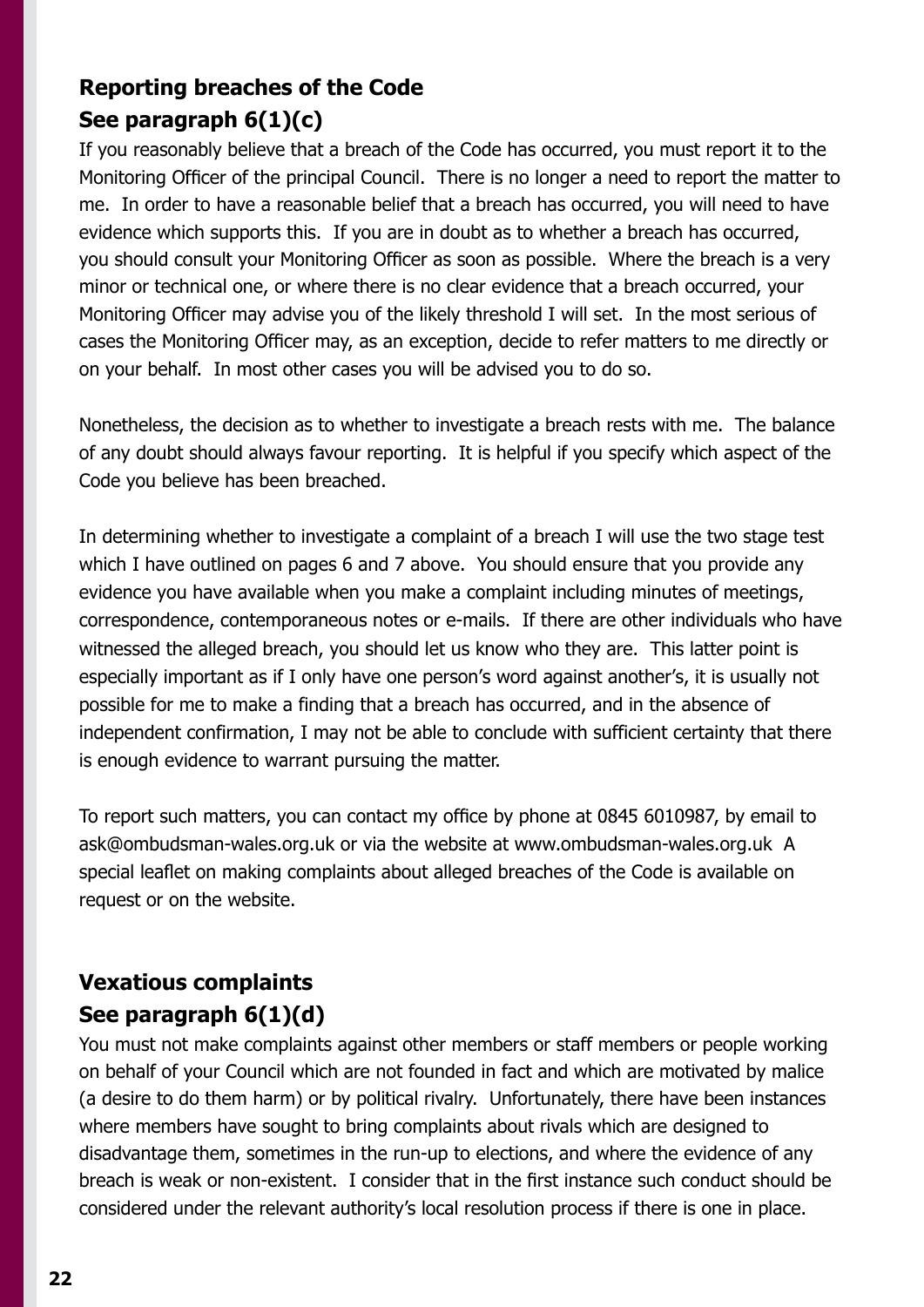<span id="page-22-0"></span>Where specific details of such complaints are passed to local press and media, this may prejudice an investigation and so also may be a breach of the Code. You must report wellfounded alleged breaches to the Monitoring Officer of the principal Council, not to your local newspaper or radio station. The press will properly cover the business of any hearings and their outcomes, and members making allegations should not generate publicity in advance of these.

The Code should not be used by members to pursue their political or private differences. You should also avoid making complaints which have little or no substance (frivolous complaints) which are designed mainly to annoy the person complained about. In the past it has been necessary for my predecessor to correspond with the Clerk of a council in relation to their mutual concerns about the number of complaints received in respect of its members. As previously stated, since taking up my office I too have had concerns about the number of low level complaints that are still being received from members. Although these complaints appear to be generated by a small number of members, they can create a negative impression of those members and councils and generally harm public confidence in our elected members. Where it becomes apparent that repeated member against member complaints are being made to my office, I would urge those councils to reflect on the culture which has resulted in these complaints and consider how this behaviour might be changed to avoid such complaints.

Where I find evidence to suggest that a complaint has been made to my office which is not founded in fact and has been motivated by malice or political rivalry, I will consider this to be a serious matter and I may investigate. Making vexatious, malicious or frivolous complaints is not only a breach of this paragraph but may also be contrary to your other obligations under the Code such as the requirement not to bring your position as councillor into disrepute or not to use your position for an improper purpose.

You should note that the Code only applies to those who have been elected, co-opted or otherwise appointed to a body which is covered by the Code. It does not apply to members of the public. Whilst I appreciate that it can be frustrating if a member of the public makes repeated complaints against you which you consider to be vexatious or frivolous in nature, I am required to consider each complaint on its own merit. However, it is likely that such complaints would not pass the two stage test and result in an investigation.

## **Co-operating with investigations See paragraph 6(2)**

You must co-operate with an investigation when it is being conducted by me or by your Monitoring Officer using our statutory powers. Not to do so is itself a breach of the Code. This means that you should reply promptly to all correspondence and telephone calls, make yourself available for interview if required and make available copies of any requested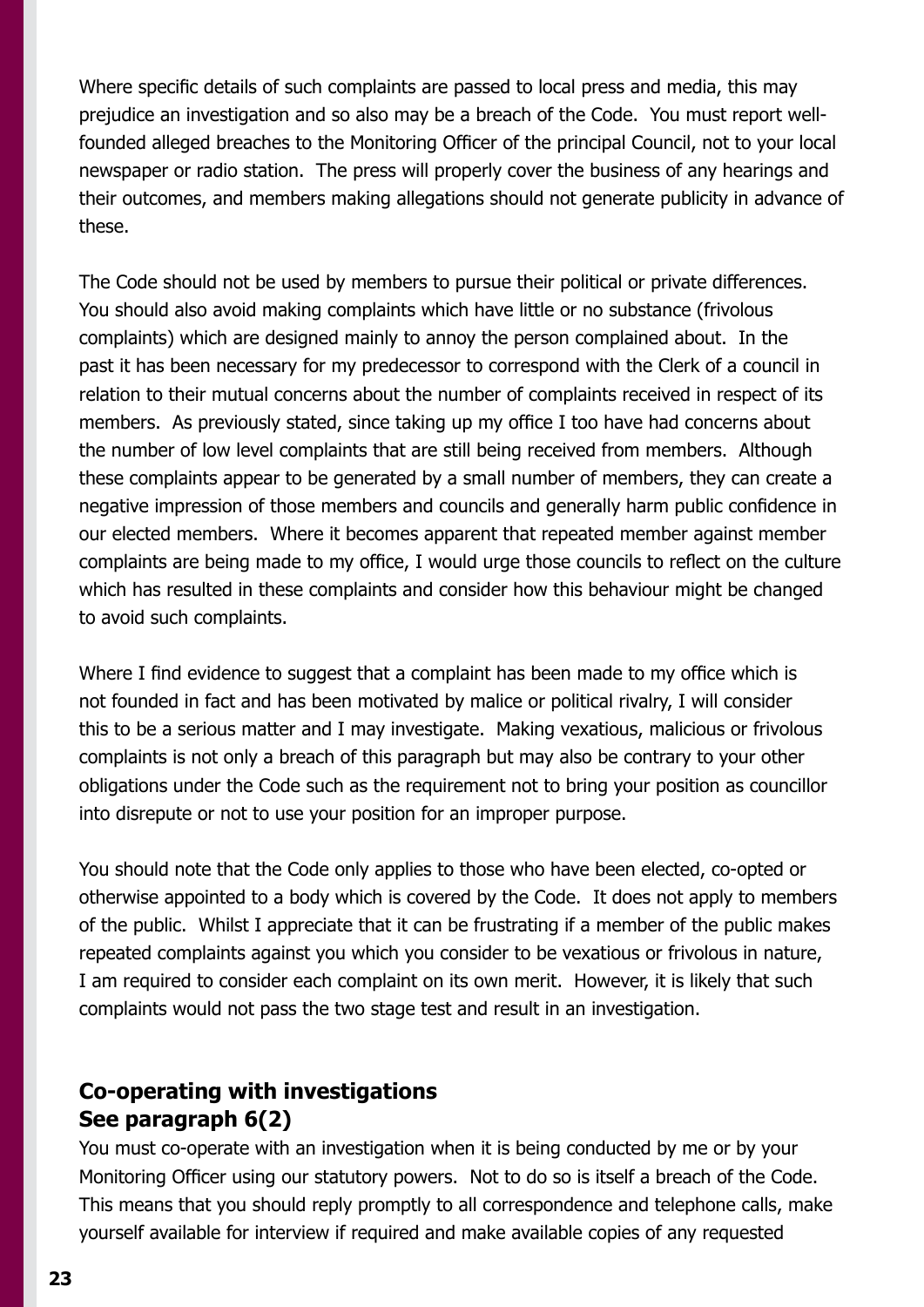<span id="page-23-0"></span>documents. It would be helpful if you could identify any concerns that you may have during the course of the investigation so that these can be promptly resolved. My office and your Monitoring Officer will make reasonable allowances for urgent pressures you face and arrangements previously made, for example, for holidays. However, they will expect you to give priority to their investigations, to avoid matters being needlessly drawn out. The requirement to co-operate with an investigation applies whether you are a witness or the subject of the investigation.

I am aware of instances where members accused of breaches of the Code have sought to put pressure on the individuals making the complaint or on other witnesses. I regard such behaviour as entirely unacceptable. You must not intimidate or attempt to intimidate any person who is or is likely to be a complainant, a witness, or involved in the administration of any investigation or proceedings relating to a failure to comply with the Code.

However much you may be concerned about allegations that you or a fellow councillor failed to comply with the Code, it is always wrong to bully, intimidate or attempt to intimidate any person involved in the investigation or hearing. Even though you may not have breached the Code, you will have your say during any independent investigation or hearing, and you should let these processes follow their natural course.

If you intimidate a witness in an investigation about your conduct, for example, you may find yourself subject to another complaint that you have breached paragraph 4(c) of the Code with regard to bullying or harassment, for example, or paragraph 6(1)(a) in respect of bringing the office of member into disrepute.

## **Using your position improperly See paragraph 7(a)**

You must not use, or attempt to use, your position improperly to the advantage or disadvantage of yourself or anyone else. This paragraph applies at all times and not just when you are carrying out your duties as a member. You should not use, or attempt to use, your public office either for your or anybody else's personal gain or loss. For example, your behaviour would be improper if you sought to further your own private interests through your position as a member. This also applies if you use your office to improve your wellbeing at the expense of others.

Members who own land, or whose close personal associates own land, need to be particularly cautious where planning matters are concerned. If you are in any doubt, you should take advice. This applies equally to members of community councils when your Council is consulted on planning matters. Similarly, while it is reasonable to expect members to help constituents apply to the Council, for example, for housing, it is quite inappropriate to seek to influence the decision to be taken by the officers.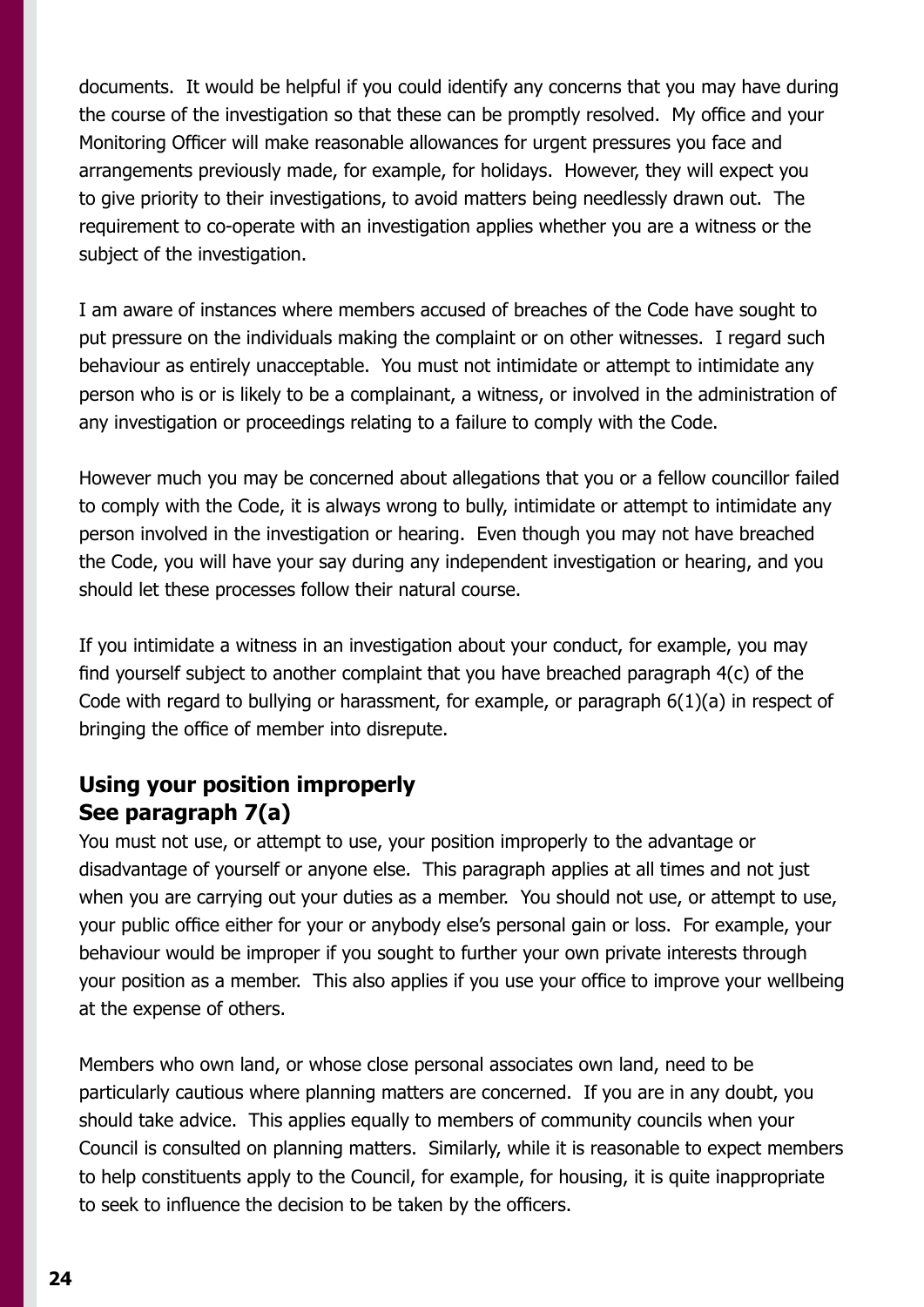<span id="page-24-0"></span>The provisions of the Bribery Act 2010 apply to members carrying out their public functions. Should a member be convicted of a criminal offence under this Act then it is likely that they will also have used their position improperly (in breach of paragraph 7(a)) and be likely to have brought the office of member or their authority into disrepute in breach of paragraphs 6(1)(a) and (b). If any complaint which is made to me concerns conduct which may amount to a criminal offence then I am likely to refer the matter to the police.

#### **Example**

Councillor D was a 'joint co-ordinator' of a community group. Councillor D did not notify the Council of her position in this group. She took part in the considerations and voted on the decision to negotiate a new lease in respect of a workshop used by this community group. A standards committee found that she had used her position on the Council improperly as the decision on which she voted benefited a group in which she clearly had an interest which she had not made the Council aware of. She was found in breach of paragraph 7(a) of the Code and suspended from acting as a councillor for four weeks.

### **The authority's resources See paragraph 7(b)**

You must only use or authorise the use of the resources of the Council in accordance with its requirements. This paragraph also applies at all times. If your Council provides you with access to resources (for example telephone, computer and other IT facilities), you must only use these resources for carrying out your Council business and any other activity which your Council has authorised you to use them for.

You must be familiar with the rules applying to the use of these resources made by your Council.

Failure to comply with your Council's rules is likely to amount to a breach of the Code. If you authorise someone (for example a member of your family) to use your Council's resources, you must take care to ensure that this is allowed by your Council's rules.

### **Using resources for proper purposes only See paragraphs 7(b)(v) and 7(b)(vi)**

You must make sure you use the Council's resources for proper purposes only. It is not appropriate to use, or authorise others to use, the resources for political purposes, including party political purposes. When using the Council's resources, you must have regard, if applicable, to any guidance issued by your Council.

#### **Example**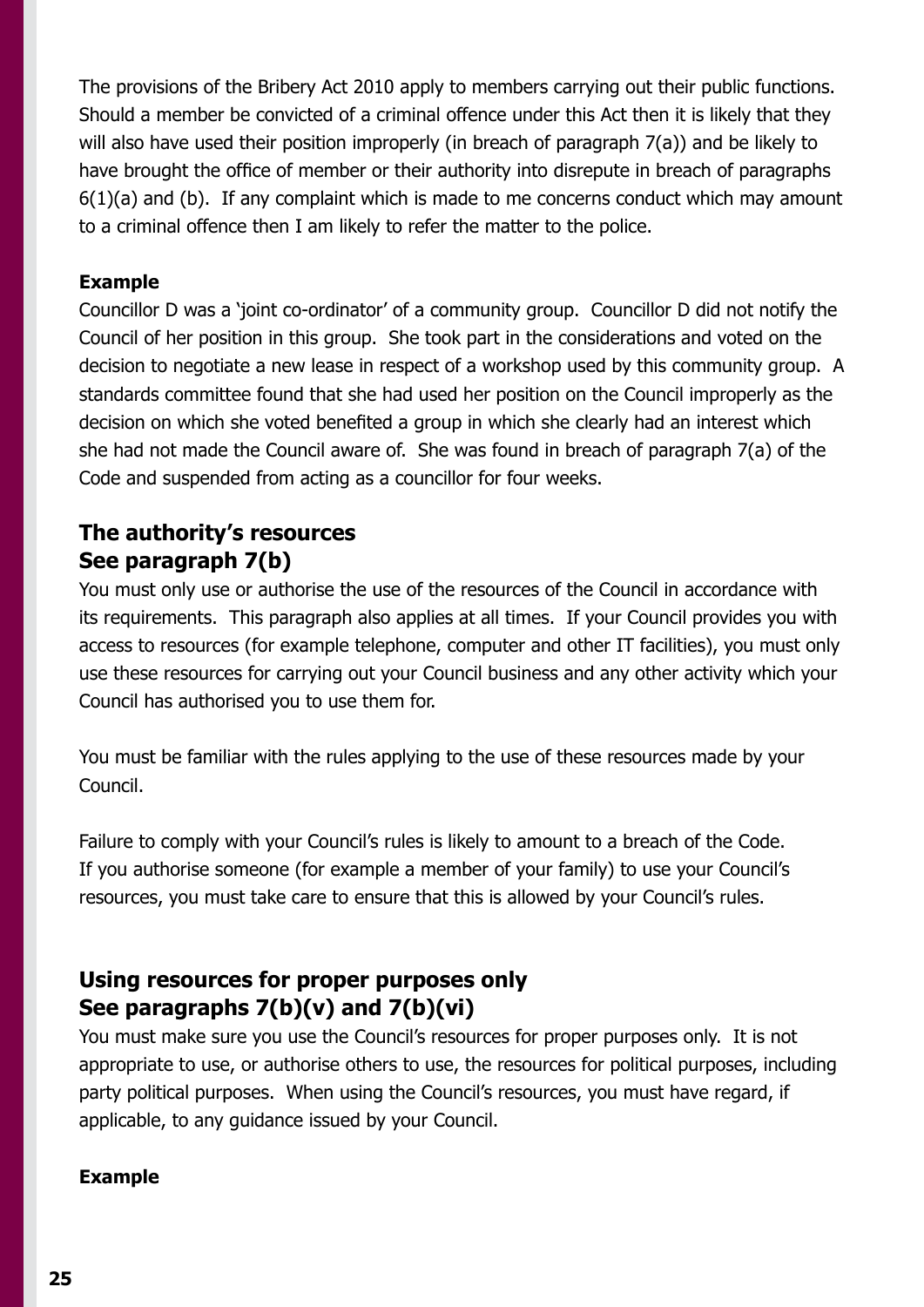<span id="page-25-0"></span>A member of a county council was found in breach of the Code for making improper use of his council-owned computer equipment for private purposes by downloading inappropriate adult pornographic images and sending a number of letters to a local newspaper, which he falsely represented as being from members of the public. The Adjudication Panel found that the member had misused the Council equipment in breach of the Code and had brought the office of member into disrepute. He was disqualified from being or becoming a member of a local authority for 2 years and 6 months.

## **Reaching decisions objectively See paragraph 8(a)**

When taking part in meetings of your Council, or when arriving at decisions relating to the Council's business, you must do so with an open mind and objectively. During the decisionmaking process you must act fairly and take proper account of the public interest.

Most decisions taken by a community council relate to local matters and funding of local projects. Although the amounts of money being spent are smaller than at county level, all decisions must be taken on the basis of the facts in front of you, and you must not have made your mind up in advance to such an extent that you are entirely unprepared to consider all of the evidence and advice you receive. Having a completely closed mind is known as pre-determination. You are entitled to hold a preliminary view about a particular matter in advance of a meeting (pre-disposition) as long as you keep an open mind and are prepared to consider the merits of all the arguments and points made about the matter under consideration before reaching your decision. Pre-determination on the other hand would be where you have clearly decided on a course of action in advance of a meeting and are totally unwilling to consider the evidence and arguments presented on that matter during the meeting. Pre-determination could not only invalidate the decision, it would also amount to a breach of the Code.

## **Considering advice provided to you and giving reasons See paragraph 8(b)**

You must have regard to all of the advice you receive from your Clerk. The Clerk is usually also the Proper Officer and it is part of their role to research the policy, guidelines and legislation relevant to advice given when taking decisions.

It is always helpful, if you can, to get advice as early as possible. If you can, ask for advice in good time before a meeting, rather than at the meeting or immediately before it starts. Make sure you give the Clerk all of the information they need to take into account when giving you advice.

If you seek advice, or advice is offered to you, for example, on whether you should register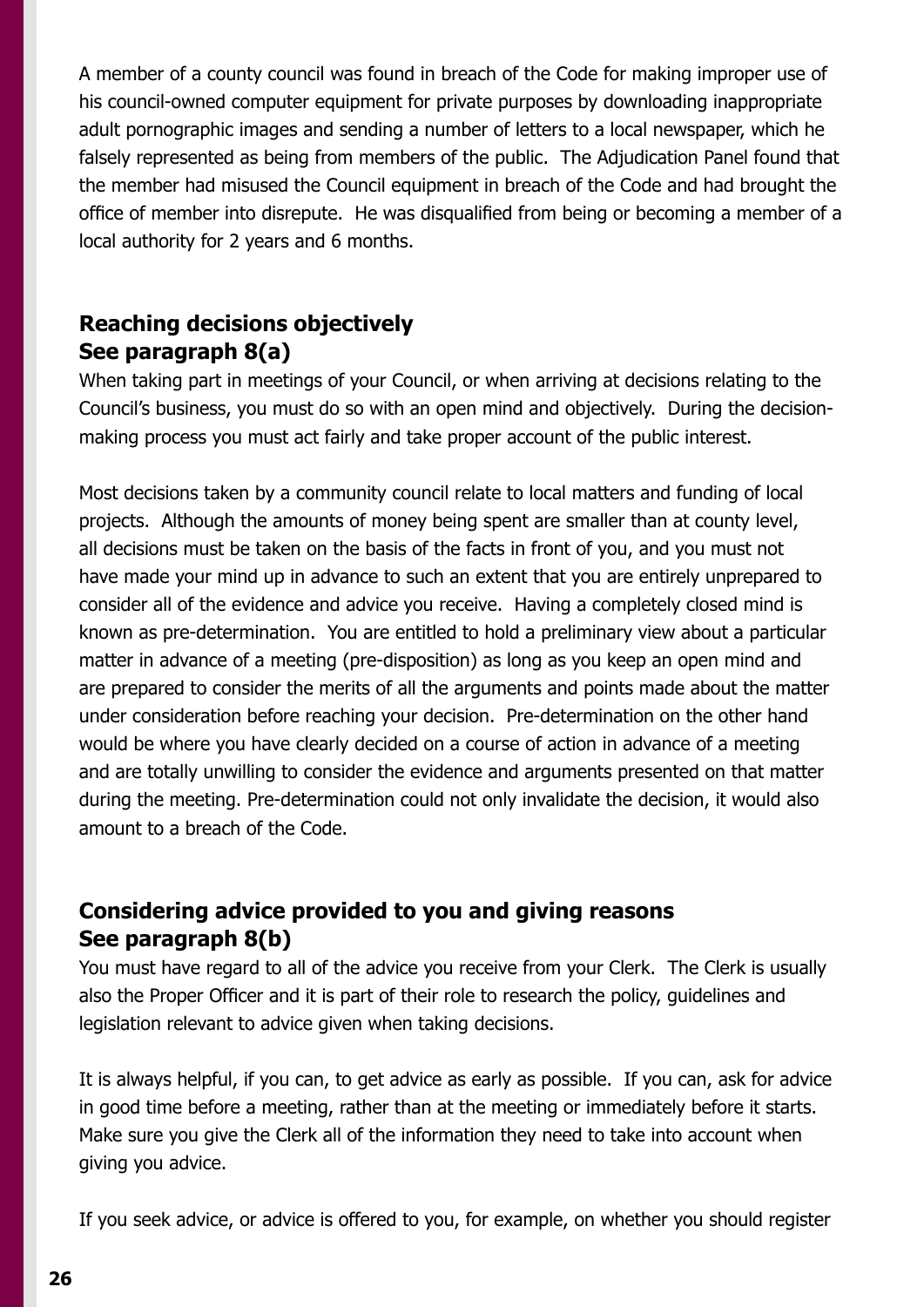<span id="page-26-0"></span>a personal interest, you should have regard to this advice before you make up your mind. Failure to do so may be a breach of the Code.

As a matter of good practice, where you disagree with the Clerk's recommendations in making a decision, you should give clear reasons for your decision. If you decide to vote against their advice, you should ensure that your reasons for doing so are recorded in the relevant minutes.

## **Expenses See paragraph 9(a)**

You need to follow the law and your Council's requirements in claiming expenses and allowances. If you are in any doubt about your entitlements, or the proper way to claim, you should ask your Clerk for advice. You need to keep proper records of expenditure supported by receipts where appropriate, so that you can properly evidence your claims. Even if a particular scheme does not require you to submit receipts, you are strongly advised to keep these so that you can prove how much you have actually spent on the items you are claiming for.

## **Gifts and hospitality See paragraph 9(b)**

It is important that you do not accept any gifts or hospitality for yourself, or on behalf of others, which would place you under obligation or appear to do so. Accepting such gifts or hospitality could be regarded as compromising your objectivity when you make decisions or carry out the work of your Council. This is also true of any services or gifts in kind. This does not prevent you from attending official events such as a civic reception or working lunch where these are authorised by your Council.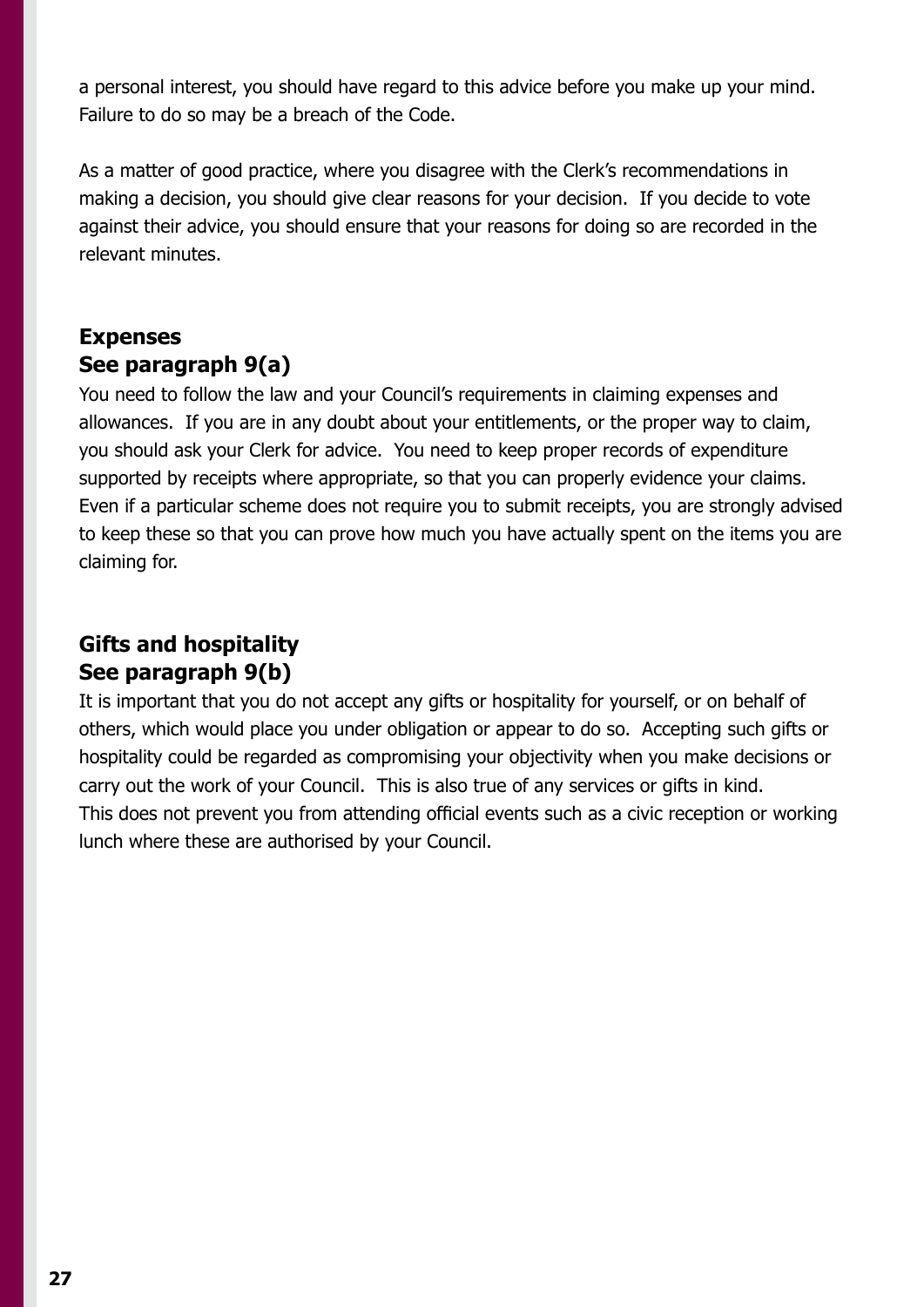## <span id="page-27-0"></span>3. Personal and prejudicial interests

The elements of the Code which cover personal and prejudicial interests give rise to many questions from members. They are designed to safeguard the principles of selflessness and objectivity. They are intended to give members of the public confidence that decisions are being taken in their best interests, and not in the best interests of members of authorities or their close personal associates.

Personal interests relate to issues where you or a close personal associate may have some link to a matter under discussion. These interests become prejudicial where an informed independent observer could conclude that the interest would influence your vote, or your decision.

In my experience it is the distinction between personal and prejudicial interests, and what action a member should take depending on the nature of their interest, that causes the most difficulty for members.

The paragraphs below are designed to offer guidance in this area. I would strongly recommend that if you are in any doubt about whether you have a personal or prejudicial interest, and, if so, what you need to do, you should ask your Clerk for advice. However, the decision on what course of action should be taken remains with you.

To provide some further assistance, I have attached a flowchart to this guidance, based on a document prepared by Rhondda Cynon Taf County Borough Council, which is designed to take you through the questions that you should ask when deciding whether you have an interest. It is for illustration purposes only and is not definitive.

Guidance on registering interests is at Section 4.

## **Personal Interests See paragraph 10**

**Do you have a link or close connection to the item to be considered?**

While you are carrying out your duties, you need to decide if you have a personal interest, and if so, whether you need to disclose it. Most members know that you need to disclose personal interests at meetings, but as you will read below, there are other occasions, such as when speaking to the Clerk about the matter concerned, when you may also need to do so.

Listed below are some questions that you should ask when deciding if you have an interest

#### **Do I have a personal interest?**

You have a personal interest in any business of your Council, including when making a decision, where it relates to or is likely to affect:

1. your job or your business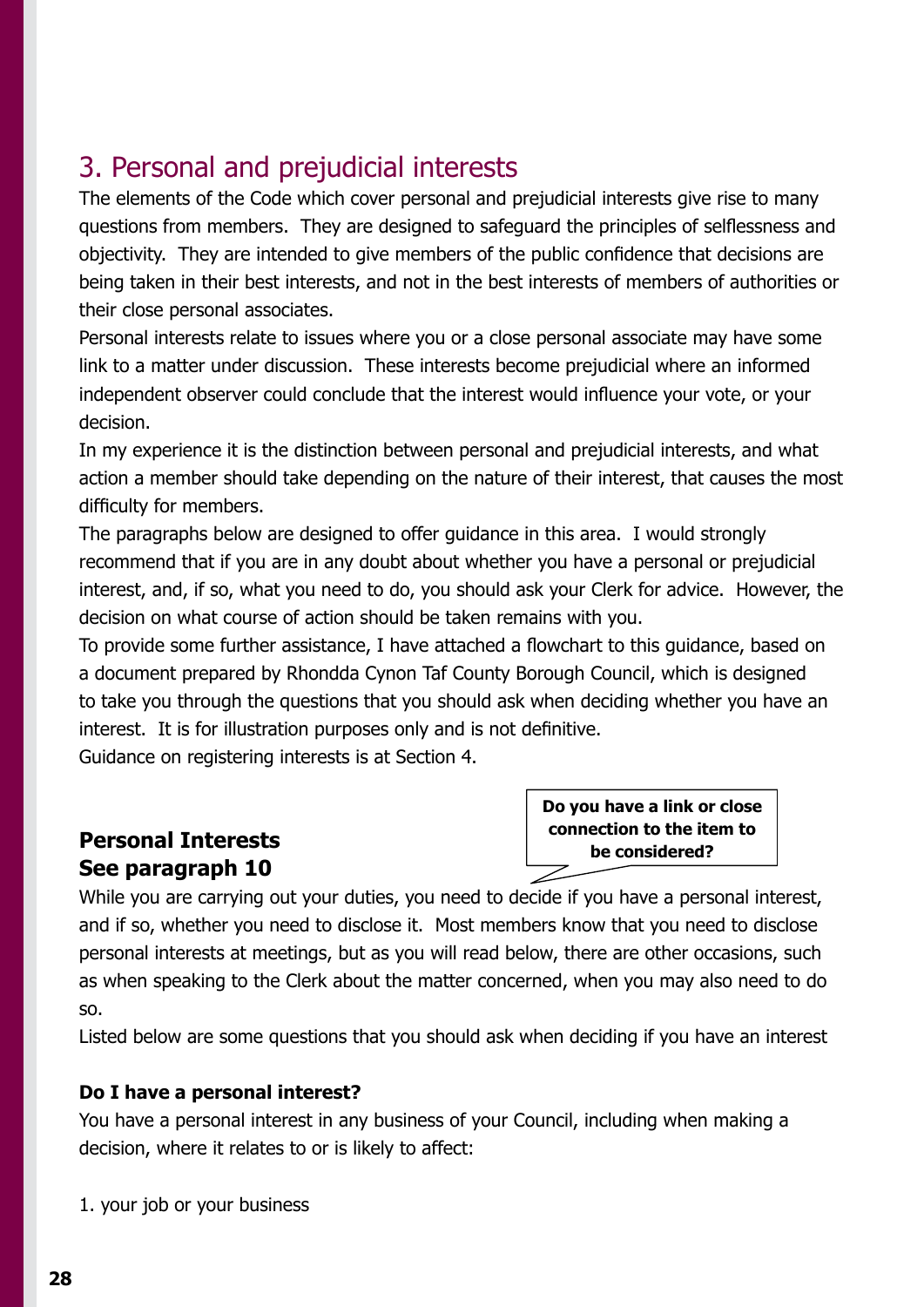<span id="page-28-0"></span>2. your employer, or any firm in which you are a partner or paid director

3. any person who has paid towards the cost of your election or your expenses as a member

4. any company in which you hold shares with a nominal value of more than £25,000 or where your holding is more than 1% of the total issued share capital, which has premises or land in your Council's area

5. any contract that your Council makes with a firm in which you are a partner, paid director or hold shares in as described in 4

6. any land in which you have an interest and which is in your Council's area (this is especially

important in all planning matters including strategic plans)

7. any land let by your Council to a firm in which you're a partner, paid director or a body as set out in 4

8. any body to which you've been elected, appointed or nominated by your Council

- 9. any
- public authority or body exercising functions of a public nature
- company, industrial and provident society, charity or body directed to charitable purposes
- body whose main role is influencing public opinion or policy
- trade union or professional association

• private club, society or association operating in your Council's area in which you have membership or are in a position of general control or management, or

10. any land in your Council's area which you have a license to occupy for at least 28 days.

It is always safer to declare an interest, however, if in doubt, consult your Clerk or your Monitoring Officer.

#### **Matters affecting your well being or financial position**

If a decision might be seen as affecting your well being or financial position or the well being or financial position of any person who lives with you or with whom you have a close personal association to a greater extent than other people in your Council's area, you have a personal interest.

Examples of decisions of this kind include obvious issues like contracts being awarded to your partner's company but also issues about the location of developments, where it might make a big difference to where you or your close personal associates live. Examples have included the location of playgrounds, where elected members have opposed them near their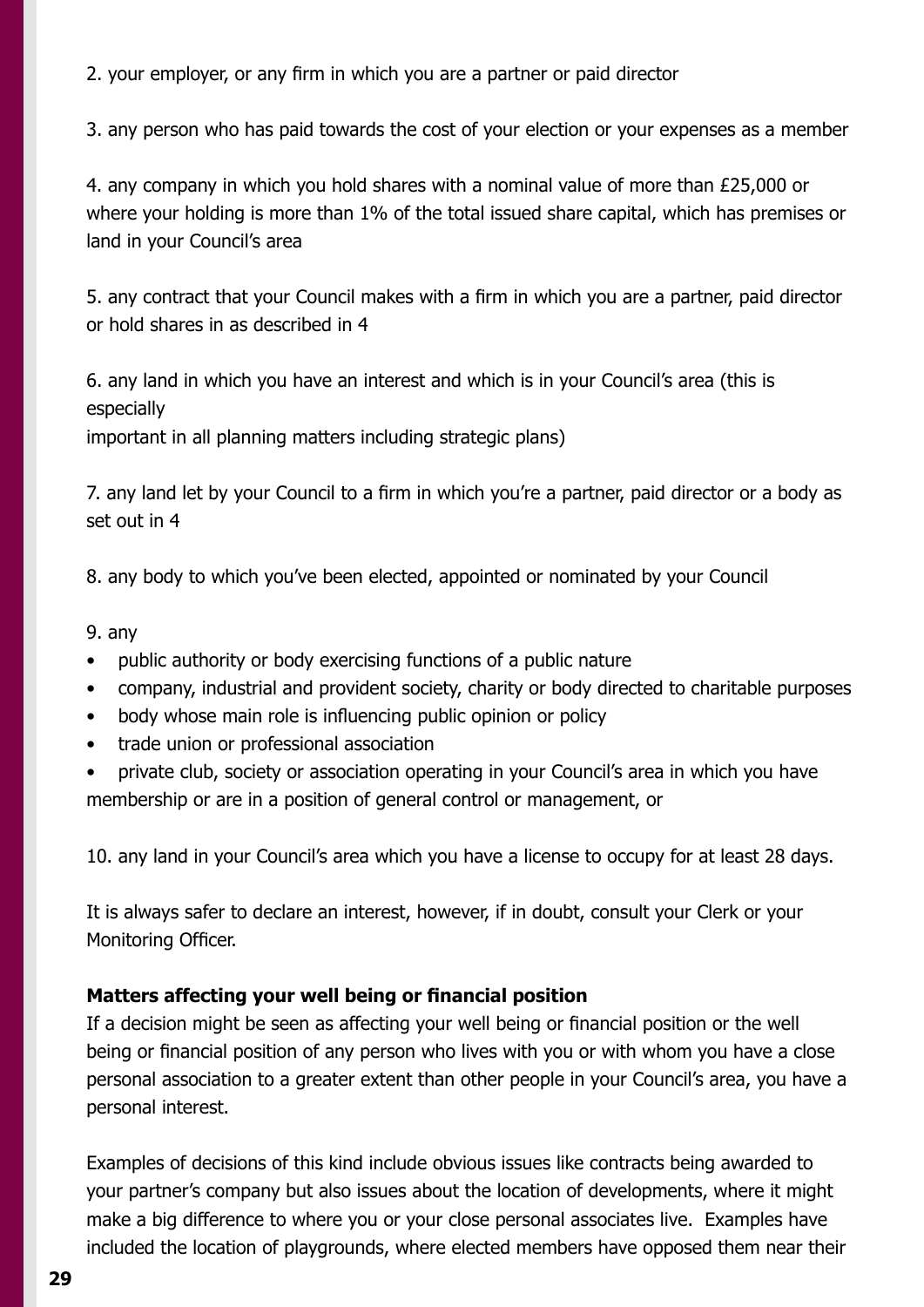houses because of issues about noise.

#### **What is "a body exercising functions of a public nature"?**

The phrase "a body exercising functions of a public nature" has been subject to broad interpretation by the courts for a variety of different purposes. Although it is not possible to produce a definitive list of such bodies, here are some of the criteria to consider when deciding whether or not a body meets that definition:

- Does that body carry out a public service?
- Is the function exercised under legislation or according to some statutory power?
- Can the body be judicially reviewed?

When conducting community council business it is likely that you will be acting on a body which is exercising functions of a public nature. You may also be doing this if you have been appointed to act on behalf of the Council on a community project or interest group.

#### **What does "affecting well-being or financial position" mean?**

The term 'well-being' can be described as a condition of contentedness and happiness. Anything that could affect your quality of life, either positively or negatively, is likely to affect your well-being. A personal interest can affect you or your close personal associates positively and negatively. So if you or they have the potential to gain or lose from a matter under consideration, you need to declare a personal interest in both situations.

## **you have been in dispute Who is a close personal associate?**

**Close personal associates include friends, relatives, business associates and those with whom** 

Close personal associates include people such as close friends, colleagues with whom you have particularly strong connections, business associates and close relatives. It does not include casual acquaintances, distant relatives or people you simply come in contact with through your role as member or your work in the local community.

Close personal associates can also include someone with whom you have been in dispute, or whom you may be regarded as having an interest in disadvantaging. For example, being a member of the same golf club as another person would not of itself constitute a close personal association but having that person as a weekly golf partner might well do. If you are in doubt, you should ask your Clerk or your Monitoring Officer.

#### **"Twin hatted" members**

If you are a member of both a community council and a county council you are not prevented from discussing the same matters at both. You may, for example, take part in a discussion about a planning application about which your Community Council has been consulted and still go on to participate in a decision about the application if you sit on the Planning Committee of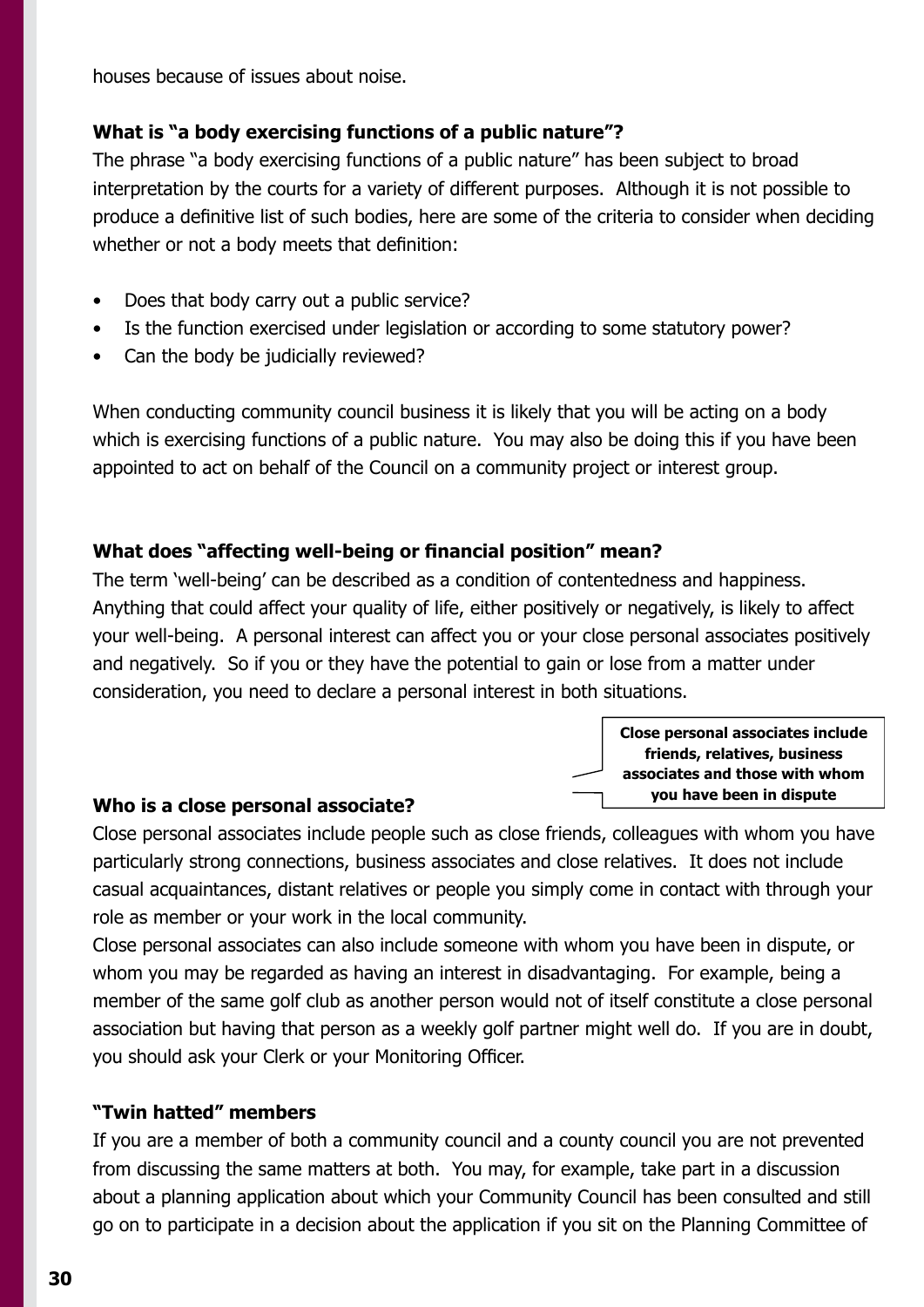your County Council.

If you do so, you would be well advised to state at the Community Council meeting that you would be looking at the matter afresh when you consider it at the County Council meeting, and that you would take into account all of the information and advice provided to you. At the Planning Committee, you should make it clear that you are not bound by the views of the Community Council. The advice about objective decision making in respect of paragraph 8 of the Code is also relevant here.

Obviously, if the application was one submitted by the Community Council, then you would have both a personal and a prejudicial interest, and you would be required to declare it and withdraw in line with the quidance on "what to do if you have a prejudicial interest" below.

#### **Example**

A member of a Community Council was found in breach of the Code for failing to declare a personal and prejudicial interest at a meeting which considered the Clerk's remuneration package; the member and the Clerk were in a relationship and engaged to be married at the time. The Adjudication Panel found that the member should have declared a personal interest the item of business by virtue of his close personal association with the Clerk. It considered also that the nature of the member's relationship with the Clerk was one that gave rise to a prejudicial interest as it concerned a significant benefit for the future spouse. The Adjudication Panel considered that the interest was one that would affect public perception of the members' ability to make a decision in the public interest.

The Adjudication Panel reiterated that the test was not whether the member took the decision without prejudice but whether he would have been seen as doing so. The member was suspended for 3 months.

#### **What if I am not aware of my personal interest?**

Your obligation to disclose a personal interest to a meeting only applies when you are aware of or reasonably ought to be aware of the existence of the personal interest. Clearly you cannot be expected to declare something of which you are unaware. It would be impractical to expect you to research into the employment, business interests and other activities of all your close associates and relatives. However, you should not ignore the existence of interests which, from the point of view of a reasonable and objective observer, you should have been aware.

## **What to do when you have a personal interest See paragraph 11**

**Once disclosed you can stay & participate if your interest is not prejudicial**

If you decide that you have a personal interest then you must take the following action before the matter is discussed or as soon as it becomes apparent to you except in limited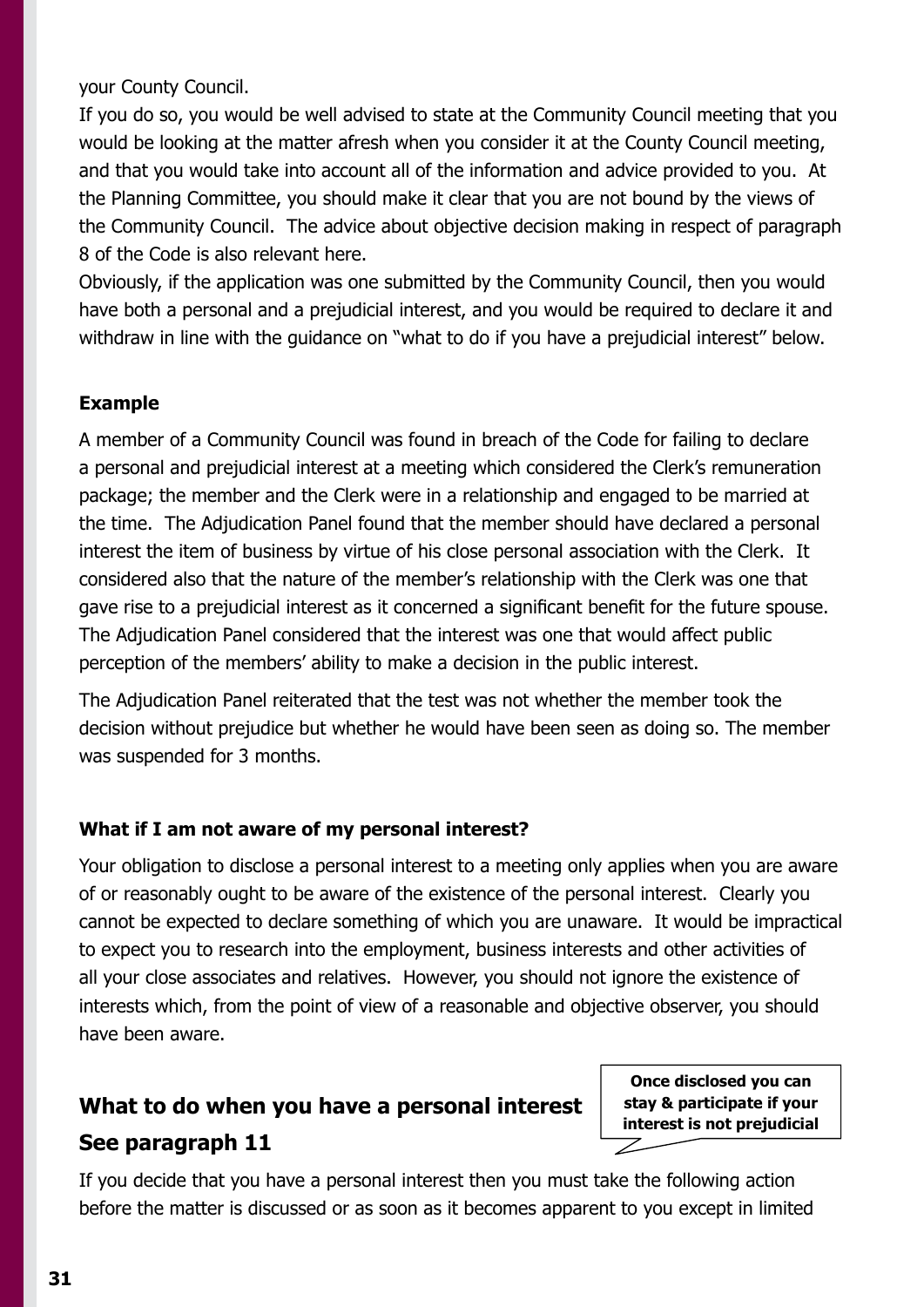<span id="page-31-0"></span>circumstances:

- Declare that you have a personal interest, and the nature of that interest
- at meetings
- when making written representations (including e-mails, faxes etc.)
- when making oral representations, even if your interest is on the register of interests.
- Confirm your interest by e-mail or in writing to the officer concerned and to the Clerk within 14 days
- Consider whether you have a prejudicial interest (see below).

If you have agreed with your Clerk or your Monitoring Officer that the information about your personal interest is sensitive information then you should disclose the existence of a personal interest, and confirm that the Clerk or Monitoring Officer has agreed that the information about it is sensitive. More information about this is included in the separate section below.

If you declare a personal interest you can remain in the meeting, speak and vote on the matter, unless your personal interest is also a prejudicial interest. What constitutes a prejudicial interest is outlined in the following section.

## **Prejudicial Interests See paragraph 12 Do I have a prejudicial interest?**

**Do not be swayed by what you think - consider what a member of the public would reasonably think**

Your personal interest will also be a prejudicial interest in a matter if a member of the public, who knows the relevant facts, would reasonably think your personal interest is so significant that it is likely to prejudice your judgement of the public interest. There are exemptions to this which are contained in paragraph 12(2) of the Code although many of the examples are unlikely to apply to business undertaken by a community council.

 $\overline{\mathbb{Z}}$ 

### **What is so significant that it is likely to prejudice your judgement?**

If a reasonable member of the public with knowledge of all the relevant facts would think that your judgement of the public interest might be prejudiced, then you have a prejudicial interest. This is an objective test. You must decide not whether you would take the decision without prejudice, but whether you would be seen as doing so.

You must ask yourself whether a member of the public, if he or she knew all the relevant facts, would think that your personal interest was so significant that it would be likely to prejudice your judgement. In other words, the interest must be perceived as likely to harm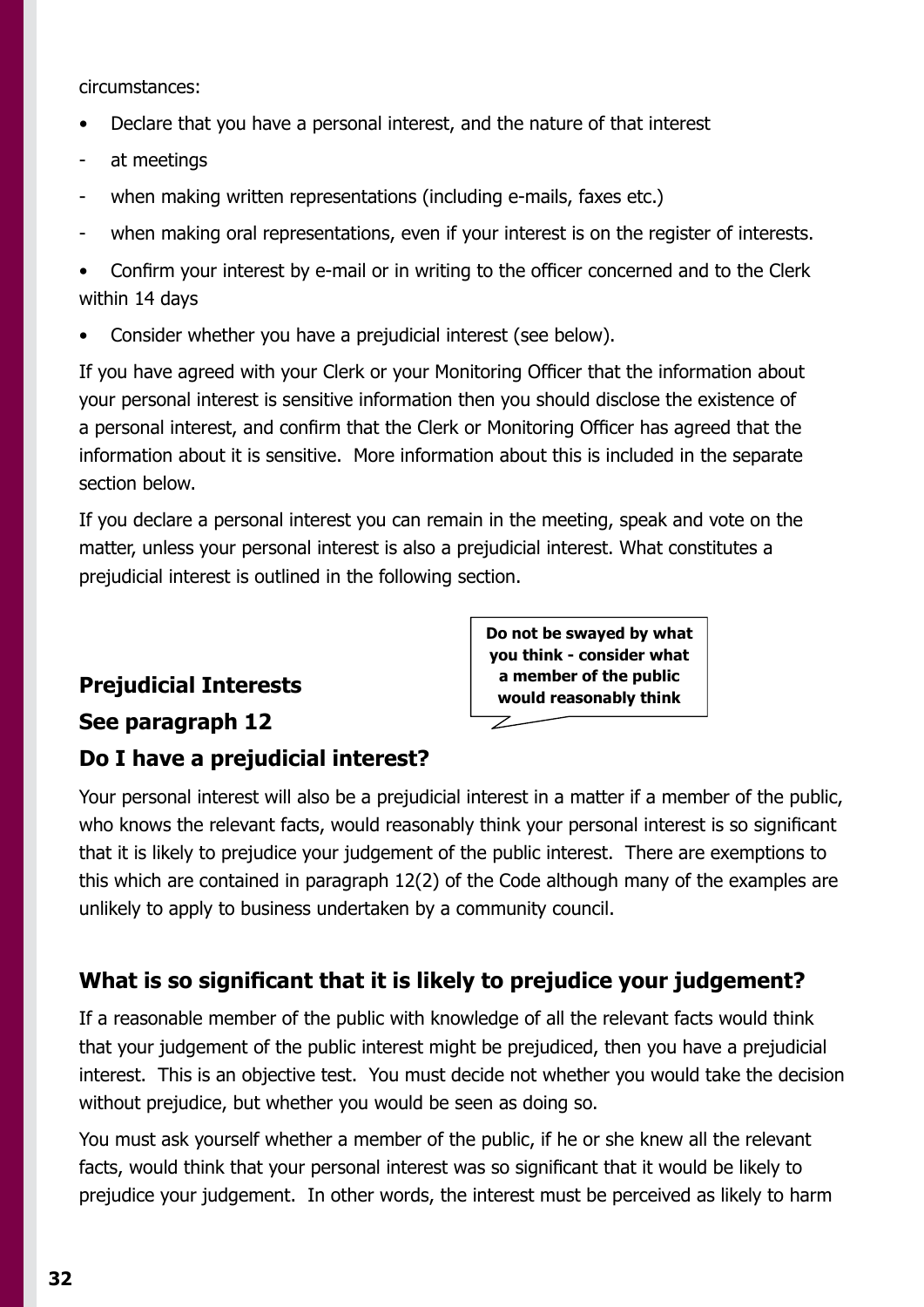<span id="page-32-0"></span>or impair your ability to judge the public interest.

The mere existence of local knowledge, or connections within the local community, will not normally be sufficient to meet the test. There must be some factor that might positively harm your ability to judge the public interest objectively. The nature of the matter is also important, including whether a large number of people are equally affected by it or whether you or a smaller group are particularly affected.

Some general principles must be remembered when applying this test. You should clearly act in the public interest and not in the interests of any close personal associates. You are a custodian of the public purse and the public interest and your behaviour and decisions should reflect this responsibility.

You would have a prejudicial interest in the consideration and decision on whether to support a planning application proposal if a close personal associate of yours (for example your son or a good friend) lives next to the proposed site. This is because your close personal associate would be likely to be affected by the application to a greater extent than the majority of the inhabitants of your Council area and this gives you a personal interest in the issue. The close personal association means a reasonable member of the public might think that it would prejudice your view of the public interest when considering the planning application. It does not matter whether it actually would or not.

In other cases, where there has been a dispute between you and an individual who could be disadvantaged by a decision, an informed reasonable member of the public might conclude that you would be inclined to vote accordingly, whether this is the case or not.

Community councillors do not have a prejudicial interest in decisions made by their Council in respect of grants, loans or other financial assistance to community groups or voluntary organisations where the value does not exceed £500. Furthermore community councillors who have been appointed to the community group or voluntary organisation concerned by their Community Council, for example, e.g. to the board of a community hall, will not have a prejudicial interest in decisions made by their Council in respect of any grants, loans or other financial assistance. If, on the other hand, you are on such a board in your own capacity and have not been appointed by your Council, then you will have a prejudicial interest.

## **What to do when you have a prejudicial interest**

### **See paragraph 14**

If you consider that you have a prejudicial interest in your Council's business you must take certain action.

Nevertheless, even where you have a prejudicial interest, the Code supports your role as a community advocate and enables you in certain circumstances to represent your community and to speak on issues important to them and to you.

**Key point:** If you have a **prejudicial interest i**n a matter being discussed at a meeting,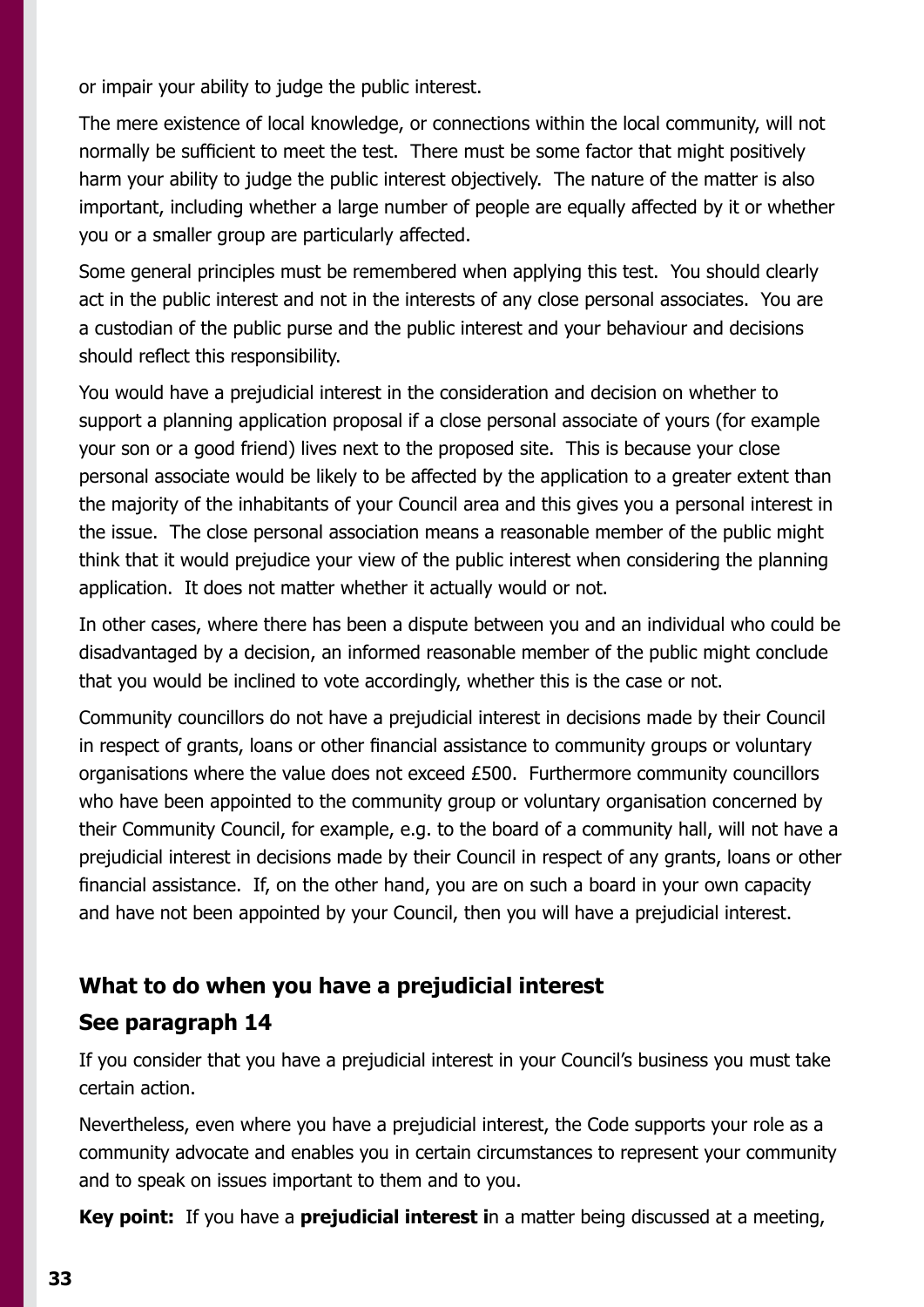you must, having declared your personal interest in the matter, leave the room (or any other venue in which the meeting is being held including, for example, the location of a site meeting).

**This is unless members of the public are allowed to make representations, give evidence or answer questions about the matter**, by statutory right or otherwise. If that is the case, you can also attend the meeting for that purpose or submit written representations to the public meeting. However, where you attend you must immediately leave the room or chamber once the period for considering representations has finished, and before any discussion on the item begins, even if members of the public are allowed to remain. You cannot remain in the public gallery to observe the vote on the matter.

In addition, **you must not seek to influence a decision in which you have a prejudicial interest**. This rule is similar to your general obligation not to use your position as a member improperly to your or someone else's advantage or disadvantage. This means that as well as leaving meetings where the item is discussed, you should also not write or make any oral representations about the matter.

The Code does not provide you with a general right to speak to a meeting where you have a prejudicial interest. The Code aims to provide members with the same rights as ordinary members of the public to speak on certain matters in meetings, despite having a prejudicial interest. These rights are usually governed by your Council's constitution, procedure rules or standing orders, and may be subject to conditions including time limits or the fact that representations can only be made in writing.

If an ordinary member of the public would be allowed to speak to a meeting about an item, you should be provided with the same opportunity. You will be able to make representations, answer questions or give evidence, even if you have a prejudicial interest in the item. Recent changes to the Code also provide the right to submit written representations to the public meeting in these circumstances. You may not however take part in the discussion or observe the vote.

### **When must I leave the place where the meeting is held?**

You must leave immediately after the time for making representations, giving evidence or answering questions is finished, and before any debate starts.

### **What does influencing a decision mean?**

You must not make any representations or have any involvement with decisions in which you have a prejudicial interest, except where you are entitled to speak as described above. Your presence itself could be perceived to be capable of influencing the decision making process.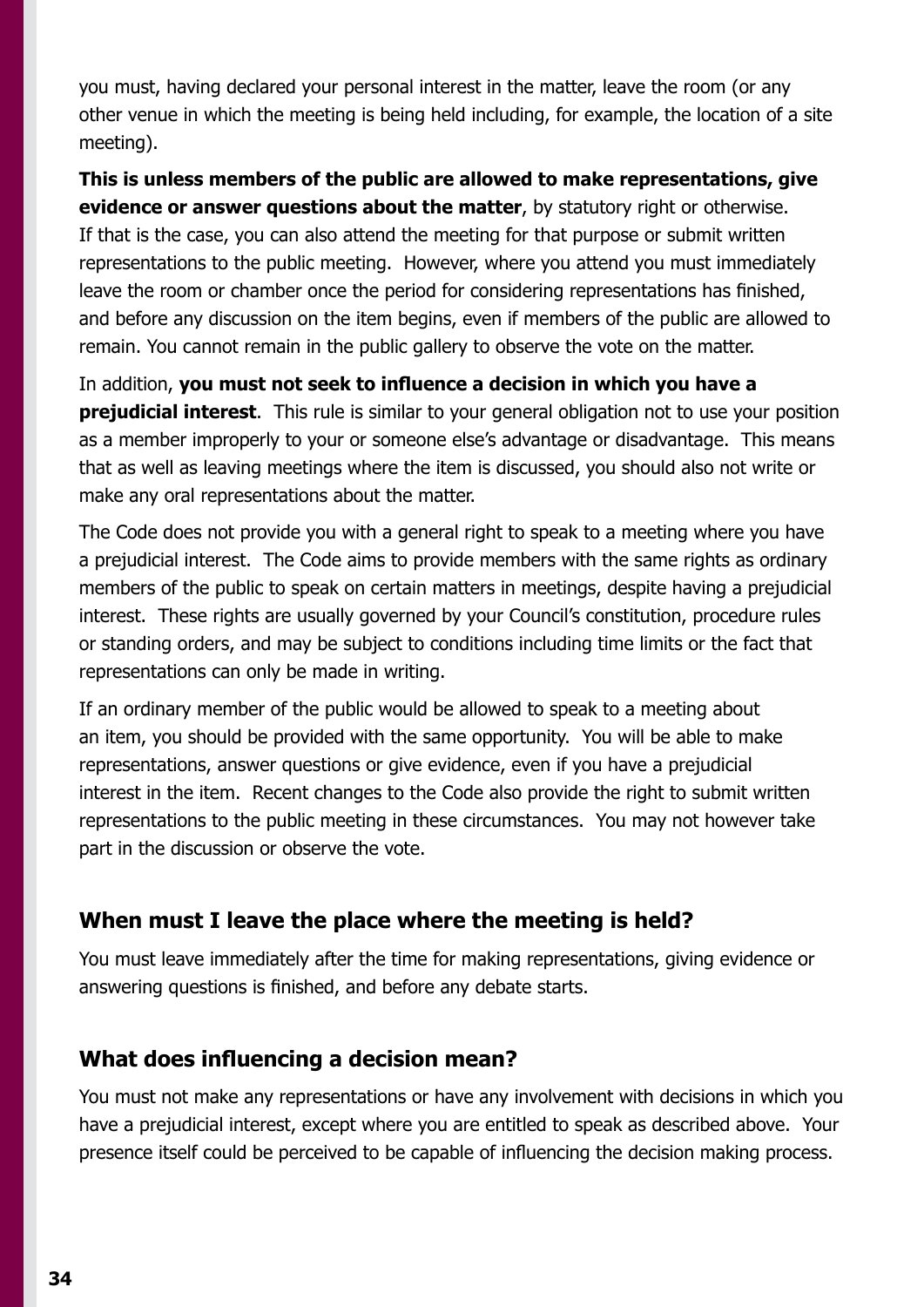## **What if the public are not allowed to speak to the meeting on the matter?**

If an ordinary member of the public is not allowed to speak on the matter, you cannot do so or submit written representations if you have a prejudicial interest. You must leave the place where the debate is being held and not seek to influence the debate in any way.

This may be the case, for example, where your Council is discussing a confidential matter in closed session or does not have procedure rules or standing orders in place that allow members of the public to speak at a meeting of your Council. Like the public, you are not allowed to participate if you have a prejudicial interest. However, where the public may be allowed to sit in the public gallery to observe the meeting, you will be required to leave the room during the debate and vote.

#### **Example**

A member of a Community Council was found in breach of the Code for failing to declare a personal and prejudicial interest at a meeting which considered a planning application for a wind farm on land adjacent to a farm owned by her; the member having entered into a Lease of Rights agreement over her land to facilitate access to the proposed development. The member initially relied on the fact that this agreement contained a confidentiality clause to explain her actions. Nonetheless the member participated in a secret ballot held in order to decide whether the Community Council would support or oppose the application.

Immediately prior to the hearing before the Adjudication Panel the member accepted that she had a personal interest in the item and later that it was prejudicial in nature. The Adjudication Panel found that the member had failed to comply with paragraphs 11(1) and 14(1) of the Code. It considered that she had allowed her personal interests to prevail and to keep those private conflicted with her duties and responsibilities as an elected member. She was suspended from office for 3 months.

### **Dispensations**

## **If I have a prejudicial interest, can I obtain a dispensation to allow me to take part in the meeting?**

You can apply in writing to your County Council's Standards Committee for a dispensation on one or more of the following grounds:

- at least 50 per cent of the Council or Committee members would be prevented from taking a full part in a meeting because of prejudicial interests
- the nature of your interest is such that your participation would not harm public confidence
- your interest is common to a significant proportion of the general public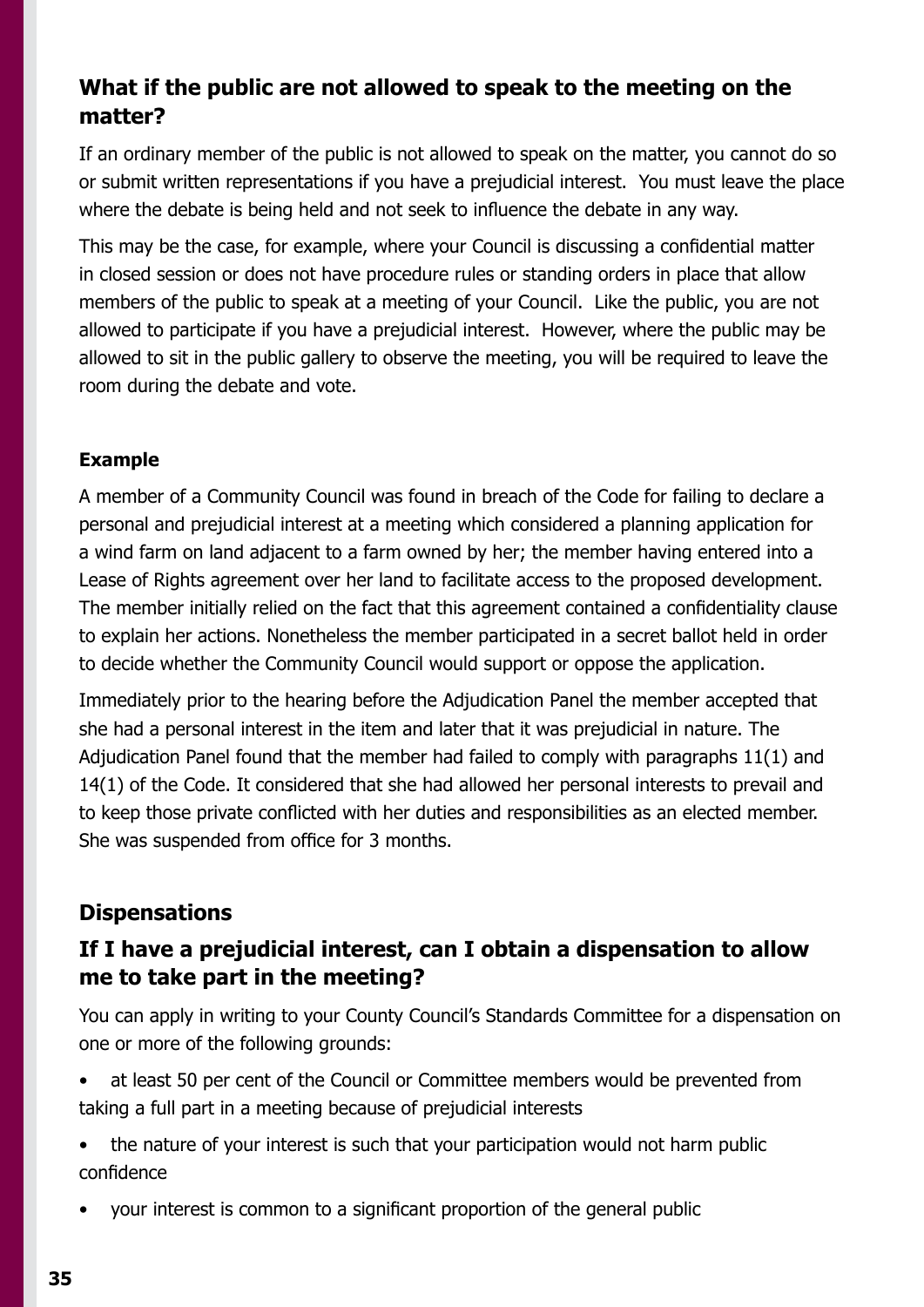- <span id="page-35-0"></span>• you have a particular role or expertise which would justify your participation
- the business relates to the finances or property of a voluntary organisation and you sit on its board or committee in your own right and you do not have any other interest, although in this instance, any dispensation will not let you vote on the matter, or
- the Committee believes that your participation would be in the interests of the people in your Council's area and that the committee notifies Welsh Ministers within seven days.
- the committee considers if appropriate in all circumstances, where it was not otherwise possible, to make reasonable adjustments to accommodate a person's disability.

You can apply for a dispensation individually and in certain circumstances, you can make joint applications where a number of members want to obtain a dispensation to speak or vote on the same matter. If the Standards Committee approves your application, it must grant the dispensation in writing and before the meeting is held. If you need a dispensation, you should apply for one as soon as is reasonably possible.

Only the Standards Committee can grant the dispensation and will do so at its discretion. The Standards Committee will need to balance the public interest in preventing members with prejudicial interests from taking part in decisions, against the public interest in decisions being taken by a reasonably representative group of members of the Council. If failure to grant a dispensation will result in a council or committee not achieving a quorum, this may well constitute grounds for granting a dispensation.

Where you hold a dispensation, you can also make written representations but you must provide details of the dispensation in any correspondence. If you make oral representations, whether in person or by phone, you must refer to the dispensation and confirm this in writing within 14 days.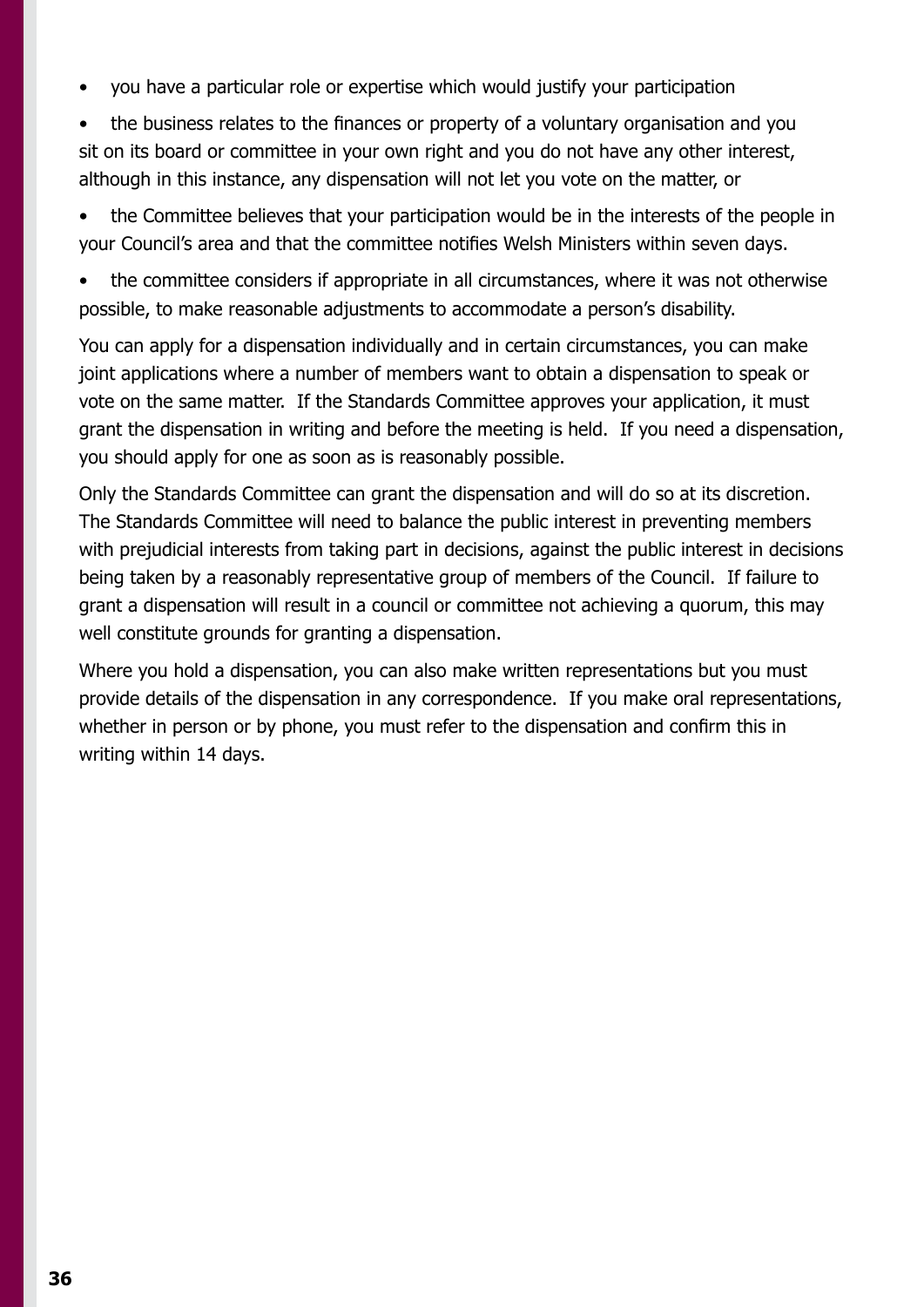## <span id="page-36-0"></span>**4. Registration of Interests**

## **See Paragraph 15**

## **Key points**

Community councils are required to maintain and publish electronically a record of its members' interests in a public register of interests. This record is maintained by your Clerk. The register is a document that can be consulted when (or before) an issue arises, and so allows others to know what interests you have, and whether they might give rise to a possible conflict of interest.

The register also protects you. You are responsible for deciding whether you should declare an interest in a meeting, but it can be helpful for you to know early on if others think that a potential conflict might arise. It is also important that the public know about any interest that might have to be declared by you or other members, so that decision making is seen by the public as open and honest. This helps to ensure that public confidence in the integrity of local governance is maintained.

Recent changes to the Code now also require you, where you become aware of a change to a registered personal interest, to register that change by providing written notice to your Clerk within 28 days. You are also required when disclosing any personal interest for the first time to register it in the register of interests by giving written notice to your Clerk.

## **Gifts and hospitality**

## **See Paragraph 17**

## **Key points**

You must notify your Clerk of any gifts or hospitality worth more than the amount specified by your Council that you receive in connection with your official duties as a member, and the source of the gift or hospitality.

Like other interests in your register of interests, you may have a personal interest in a matter under consideration if it is likely to affect a person who gave you a gift or hospitality that is registered. If that is the case, you must declare the existence and nature of the gift or hospitality, the person who gave it to you, how the business under consideration relates to that person, and then decide whether that interest is also a prejudicial interest. It is also good practice to provide a note of any offers of gifts which you have declined.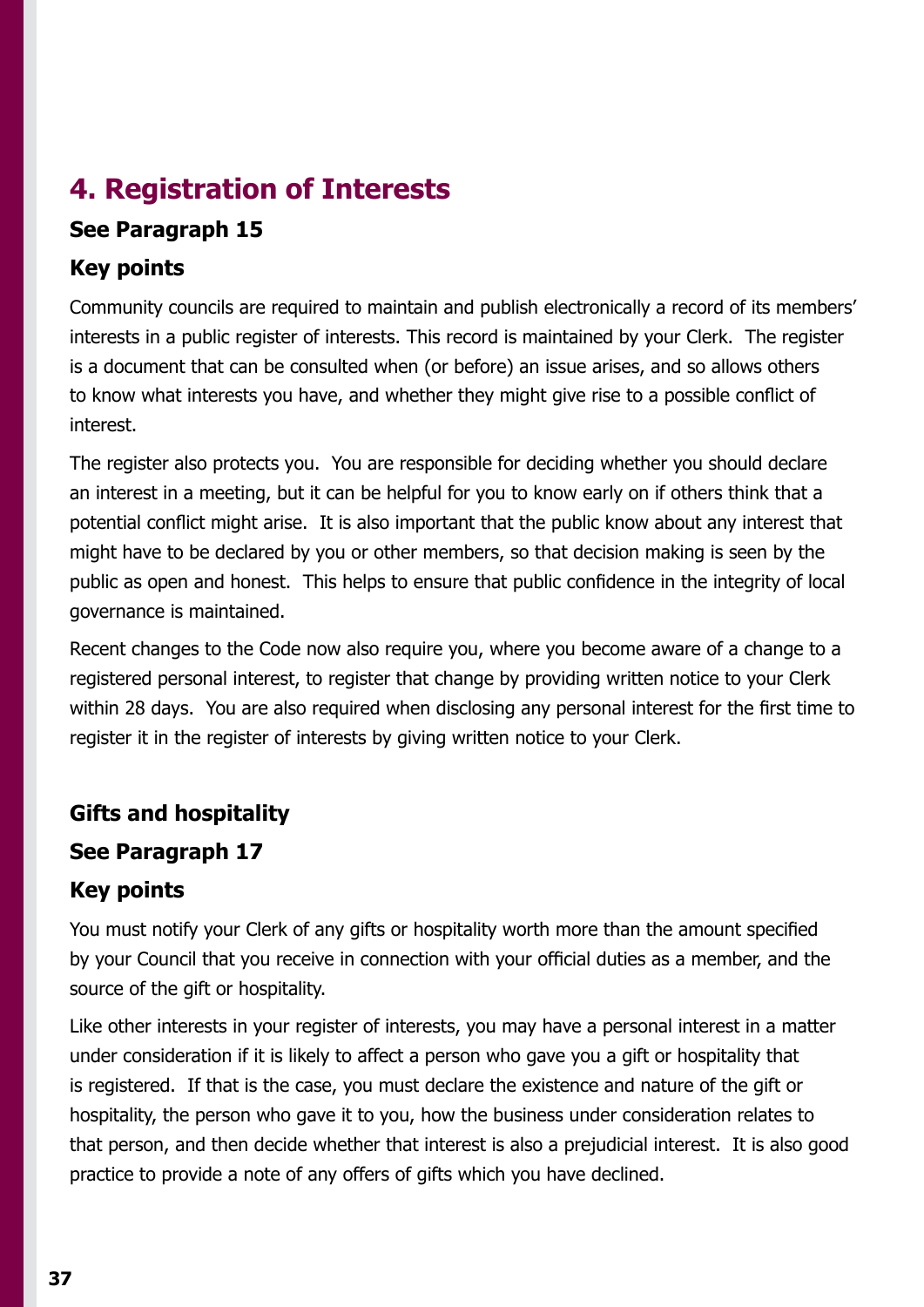## **Is the gift or hospitality connected to my official duties as a member?**

You should ask yourself, would I have been given this if I was not on the Council? If you are in doubt as to the motive behind a gift or hospitality, I recommend that you register it or speak to your Clerk.

You do not need to notify your Clerk of gifts and hospitality which are not related to your role as a member, such as Christmas gifts from your friends and family, or gifts which you do not accept. However, you should always notify your Clerk of any gift or hospitality if it could be perceived as something given to you because of your position or if your Council requires you to.

## **What if I do not know the value of a gift or hospitality?**

The general rule is, if in doubt as to the value of a gift or hospitality, you should notify your Clerk of it, as a matter of good practice and in accordance with the principles of openness and accountability in public life.

You may have to estimate how much a gift or hospitality is worth. Also, an accumulation of small gifts you receive from the same source over a short period that add up to the value specified by your Council or over should be registered.

The Code also refers to material benefit or advantage. The measure of this would be if an informed independent observer could conclude that you might be perceived to be better off as a consequence.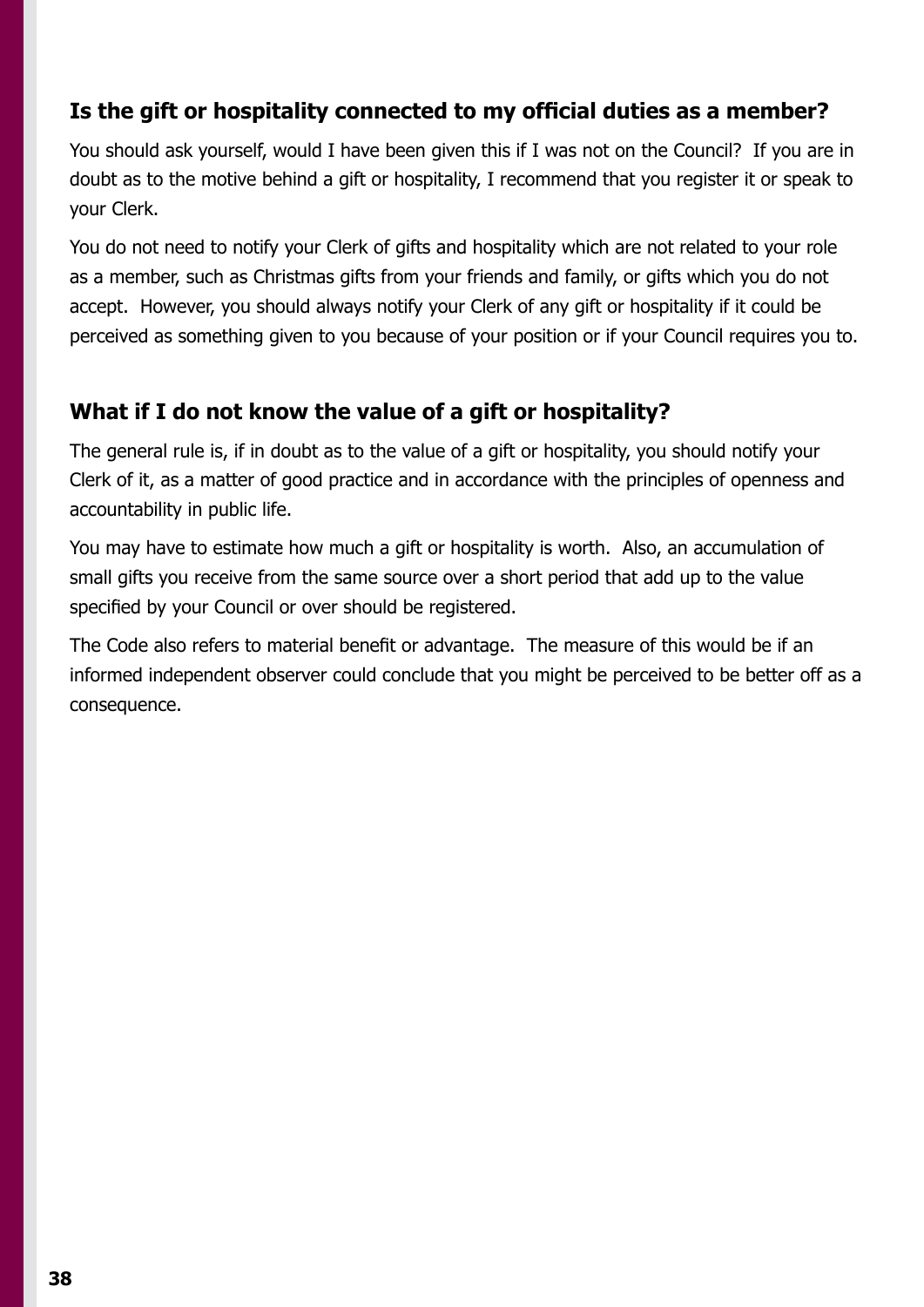## <span id="page-38-0"></span>Appendix

## Declaration of personal and prejudicial interests

**Questions to ask yourself. If in doubt you should ask your Clerk or your Monitoring Officer.**